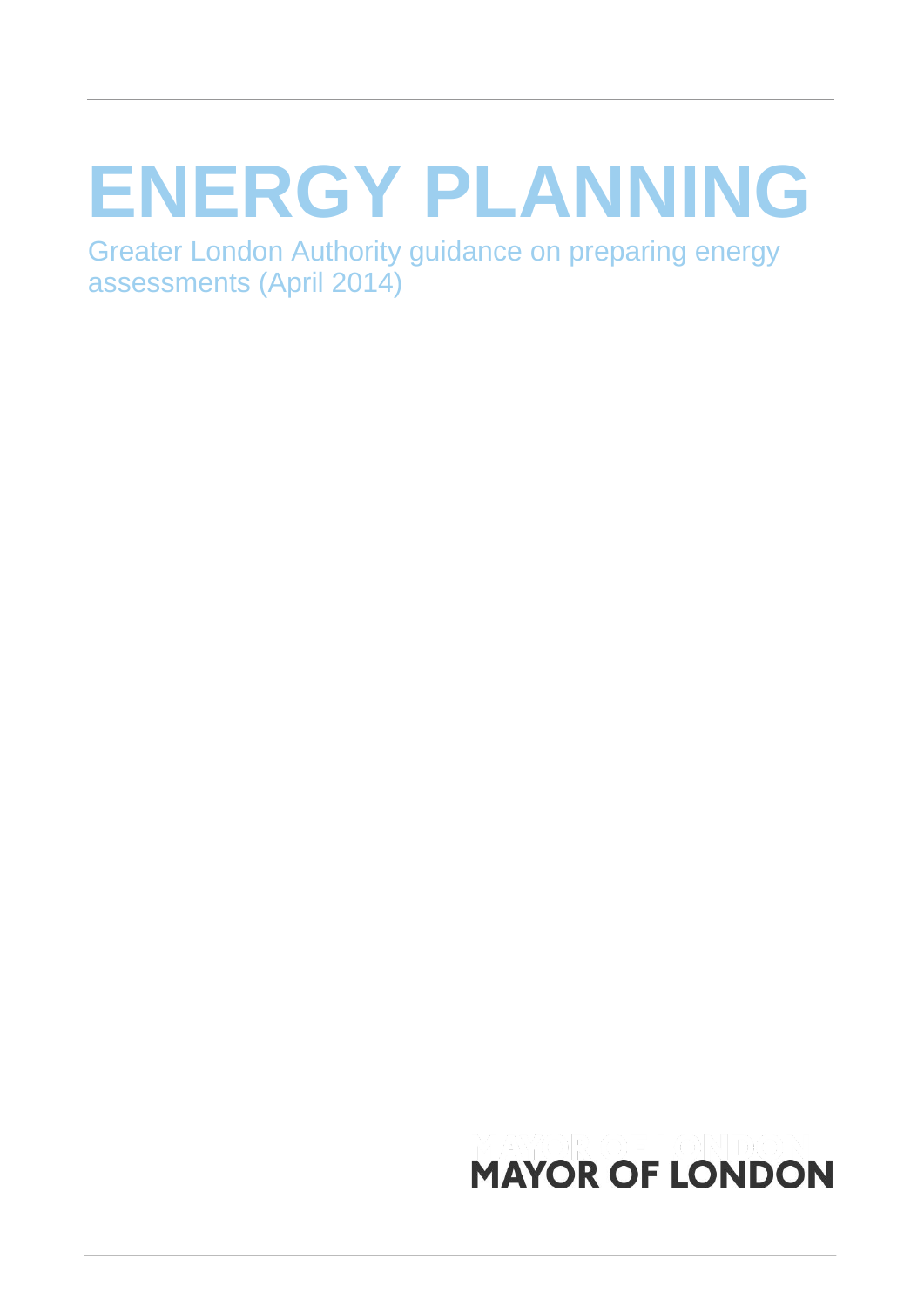### **COPYRIGHT**

### **Greater London Authority April 2014**

Published by Greater London Authority City Hall The Queen's Walk More London London SE1 2AA **www.london.gov.uk** enquiries 020 7983 4100 minicom 020 7983 4458

Copies of this report are available from www.london.gov.uk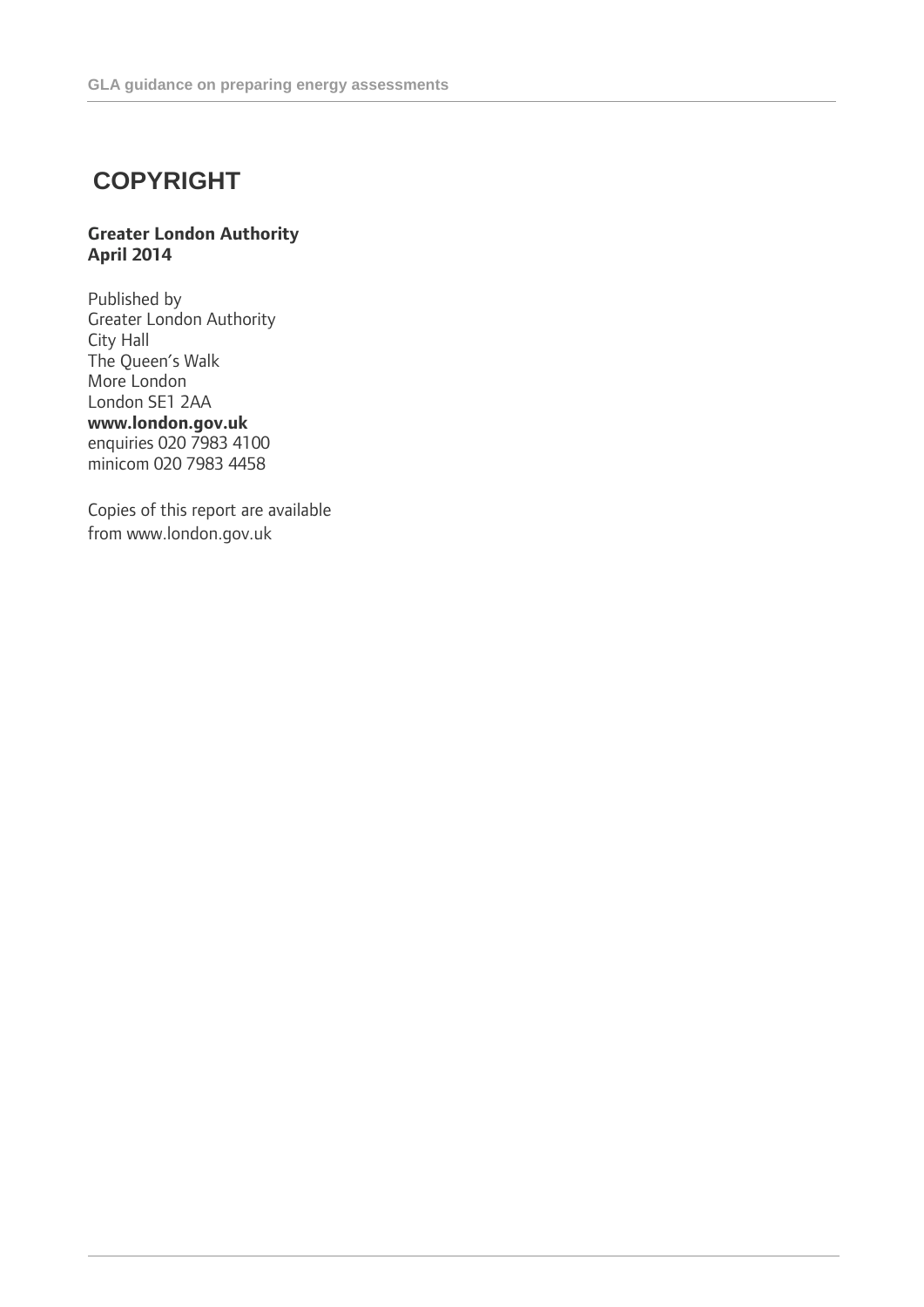### **CONTENTS**

| <b>Summary of Guidance Update</b>                                                                                                                                                                                                                                                 |                                              |
|-----------------------------------------------------------------------------------------------------------------------------------------------------------------------------------------------------------------------------------------------------------------------------------|----------------------------------------------|
| <b>Purpose of Energy Assessments</b><br>1. Introduction<br>2. Planning applications<br>3. Non-standard applications<br>4. Guidance on integration with supporting documents for Planning Applications                                                                             | 7<br>8<br>9<br>10<br>11                      |
| <b>Structure and Content of Energy Assessments</b><br>5. Executive summary<br>6. Establishing $CO2$ emissions<br>7. Demand reduction (Be Lean)<br>8. Heating infrastructure including CHP (Be Clean)<br>9. Renewable energy (Be Green)<br>10. Carbon offsetting<br>11. Monitoring | 12<br>13<br>15<br>16<br>17<br>21<br>22<br>23 |
| <b>Glossary</b>                                                                                                                                                                                                                                                                   | 24                                           |
| <b>References</b>                                                                                                                                                                                                                                                                 | 27                                           |
| Appendix 1: Calculating regulated CO <sub>2</sub> emissions for a Part L 2013 of the<br><b>Building Regulations compliant development</b>                                                                                                                                         | 29                                           |
| Appendix 2: Required approach to whole life costing                                                                                                                                                                                                                               | 31                                           |
| Appendix 3: Guidance on different types of renewable energy                                                                                                                                                                                                                       | 33                                           |
| <b>Appendix 4: Offsetting</b>                                                                                                                                                                                                                                                     | 37                                           |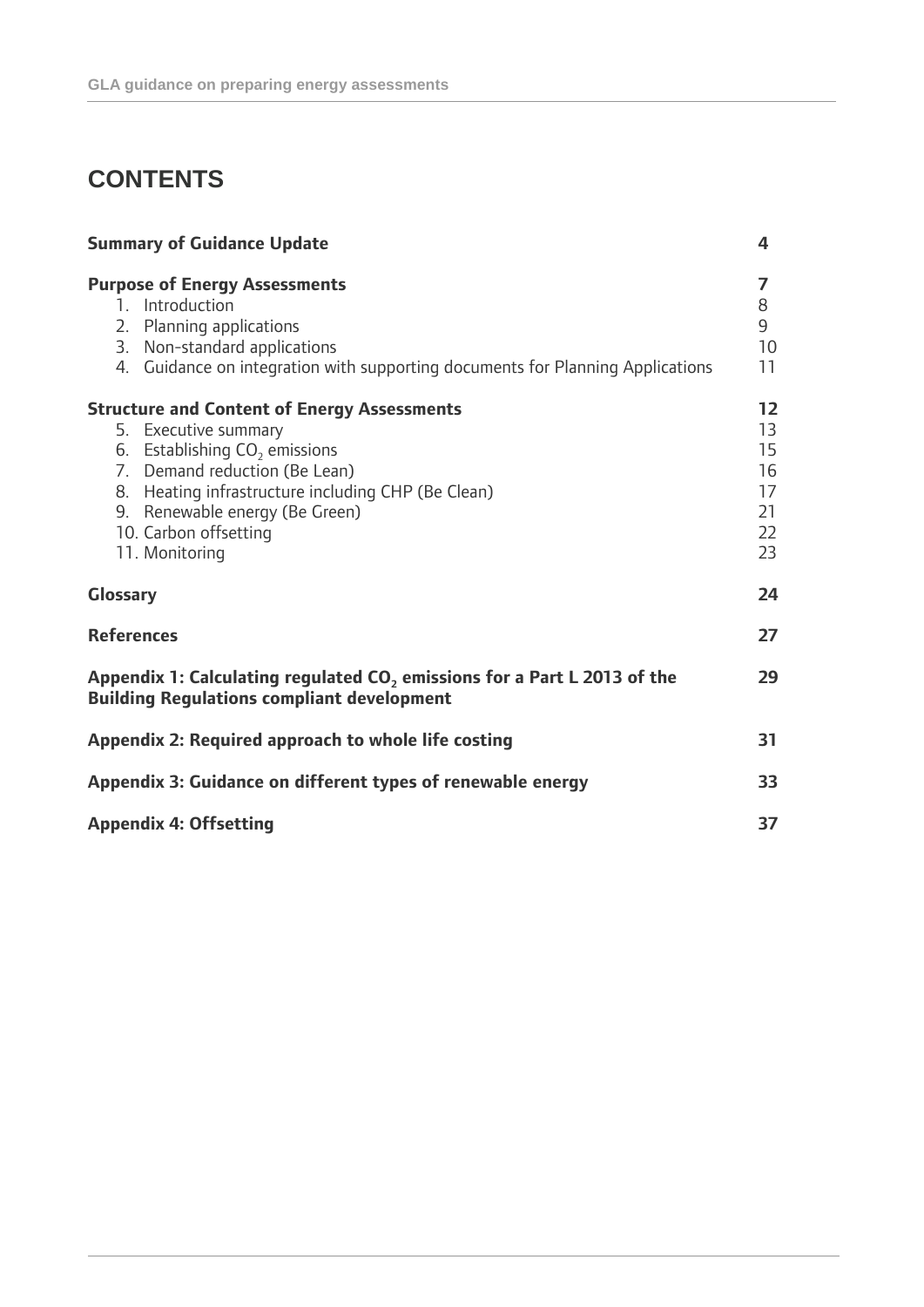# **SUMMARY OF GUIDANCE UPDATE**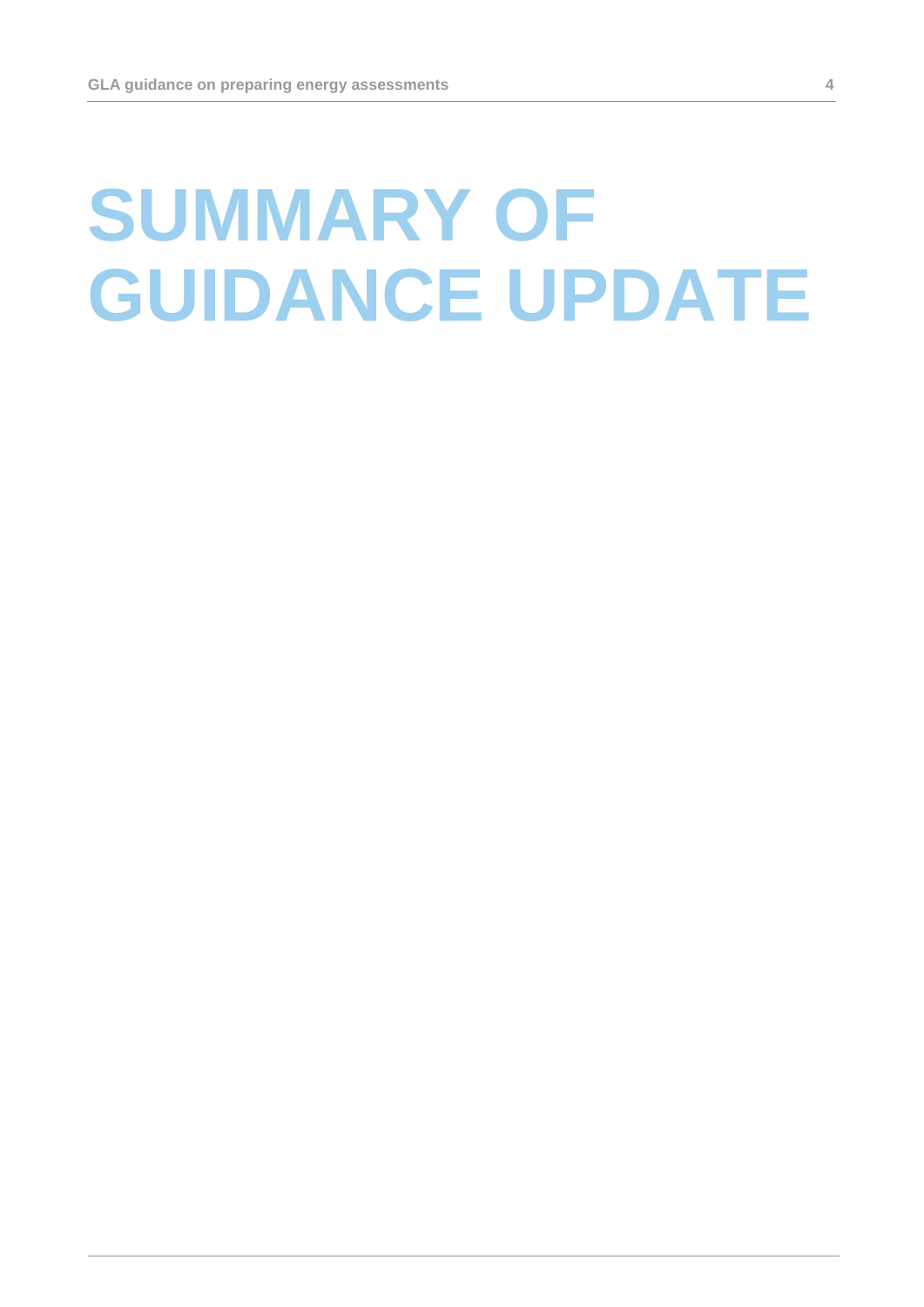This update to the Energy Planning Guidance published in September 2013 relates to the changes to Part L of the Building Regulations which come into force from the 6 April 2014. The changes in this latest guidance document, summarised below, will come into force from this date.

### **Implementation of 2013 Building Regulations**

Policy 5.2 of the London Plan states that from 2013 to 2016 energy assessments should be produced to meet a target of 40 per cent carbon reduction beyond Part L 2010 of the Building Regulations. The draft SPG on Sustainable Design and Construction confirmed that this requirement would apply for Stage 1 applications received by the Mayor on or after 1 October 2013.

From 6 April 2014 the 2013 changes to Part L of the Building Regulations come into effect. Part L 2013 delivers an overall reduction in  $CO<sub>2</sub>$  emissions for new residential and new non-domestic buildings, with the targets for individual buildings being differentiated according to building type. This reduction in CO<sub>2</sub> emissions affects the percentage reduction necessary above the new Part L 2013 regulations to meet the Mayor's targets in the London Plan.

As outlined in the Sustainable, Design and Construction SPG (to be published in April 2014), from 6 April 2014 the Mayor will apply a 35 per cent carbon reduction target beyond Part L 2013 of the Building Regulations - this is deemed to be broadly equivalent to the 40 per cent target beyond Part L 2010 of the Building Regulations, as specified in Policy 5.2 of the London Plan for 2013-2016.

The 35 per cent target is a flat percentage reduction across **both** residential and non-domestic buildings. This has the advantage of using the same approach as is currently employed, which is clear and simple for developers to follow. The Mayor recognises that some building types will find it harder than others to achieve this target without the use of carbon offsetting payments. Should particular building types struggle to meet the target on site, developers will need to provide the Mayor sufficient evidence to demonstrate that this is the case. The 35 per cent target will apply to Stage 1 applications received by the Mayor on or after 6 April 2014.

To allow developers time to transfer to the new SAP / SBEM modelling software, Stage 1 applications received by the Mayor between 6 April and the 5 July 2014 (inclusive) can demonstrate compliance with **either** the new 35 per cent target beyond the 2013 Building Regulations **or** the 40 per cent target beyond 2010 Building Regulations. All applications received from the 6 July 2014 will be assessed against the 35 per cent reduction target beyond Part L 2013 of the Building Regulations.

### **Housing Standards Review**

In 2013 the Government consulted on proposals to reduce the range of local authority standards that apply to housing developments across the country through its Housing Standards Review. The Mayor's submission made a strong case for him to be able to keep the standards set out in his Housing SPG. The outcome of the consultation was announced on the 13 March 2014. However, details of transitional arrangements are still to be announced. The Government has indicated that it wishes to work with the Mayor to resolve any tensions between its national approach on housing standards and that which the Mayor has had in place for some time. A further update will be issued to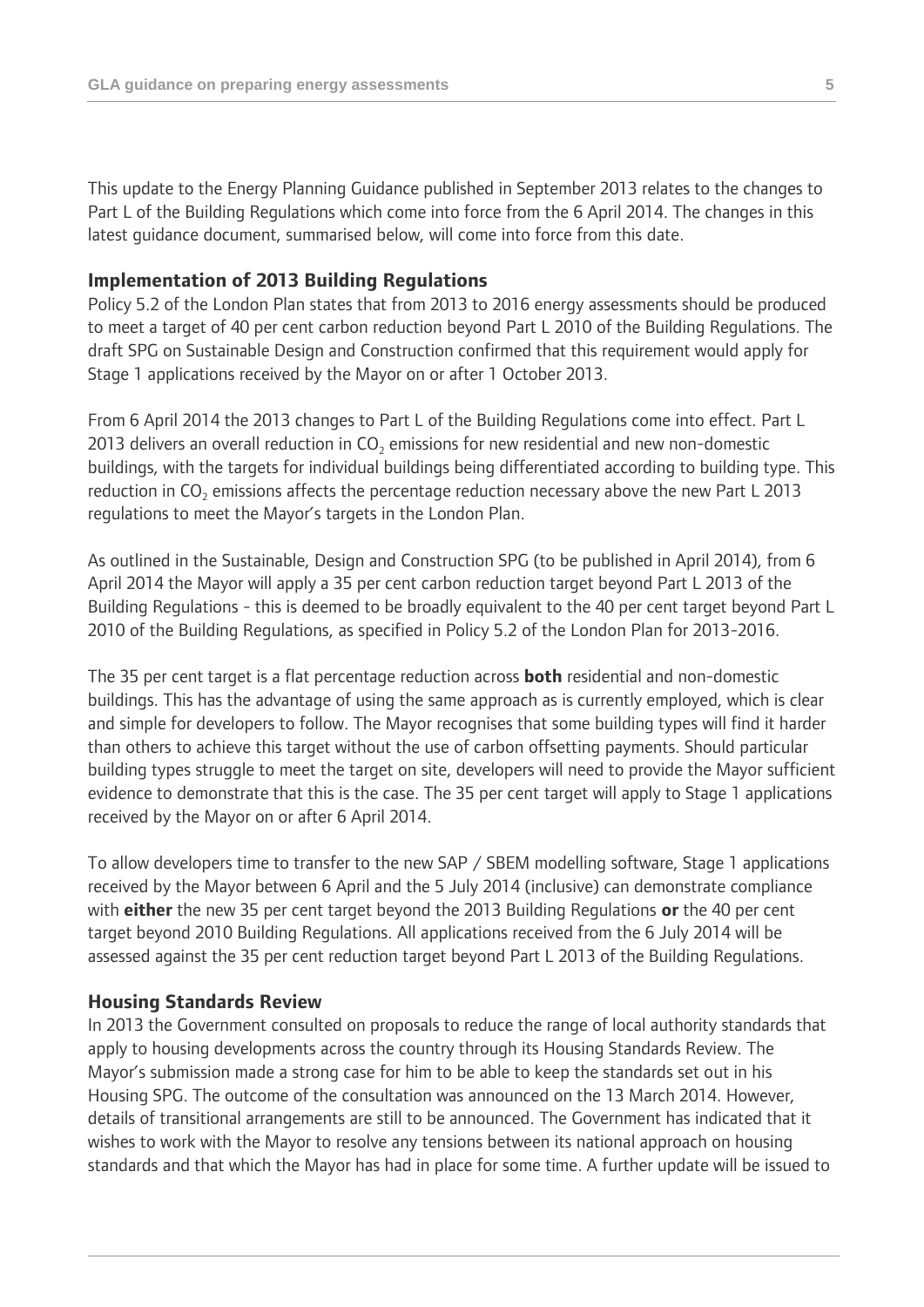this guidance should the current situation change as a result of changes to legislation. The Housing Standards Review does not apply to non-residential development.

It should be noted that the Government is not proposing to limit the ability of local planning authorities to set strategic policies in relation to the connection of new housing developments to low carbon and renewable energy infrastructure, such as district heating networks.

### **Next steps to zero carbon homes: allowable solutions**

The Government has consulted on its approach to Allowable Solutions<sup>1</sup> in relation to 'zero carbon homes'. However, there is still uncertainty over the requirements to meet the 'zero carbon' definition. In the interim boroughs are encouraged to set up their own funds in accordance with the guidance outlined in the Sustainable, Design and Construction SPG, which would apply to both residential and non-residential development. Appendix 4 contains further information on offsetting to address Policy 5.2E in the London Plan.

 $\overline{a}$ 

<sup>&</sup>lt;sup>1</sup> Next steps to zero carbon homes: allowable solutions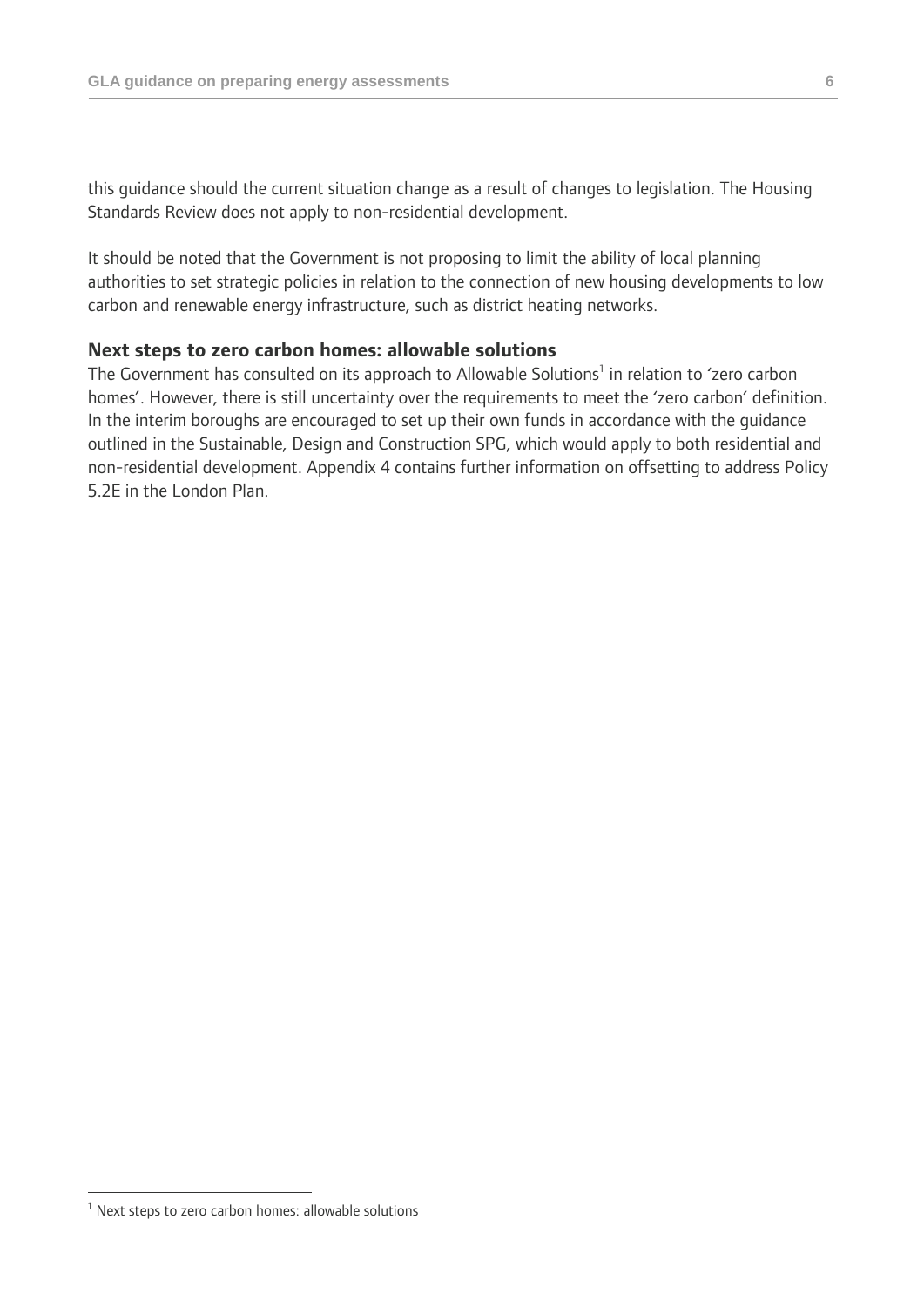# **PURPOSE OF ENERGY ASSESSMENTS**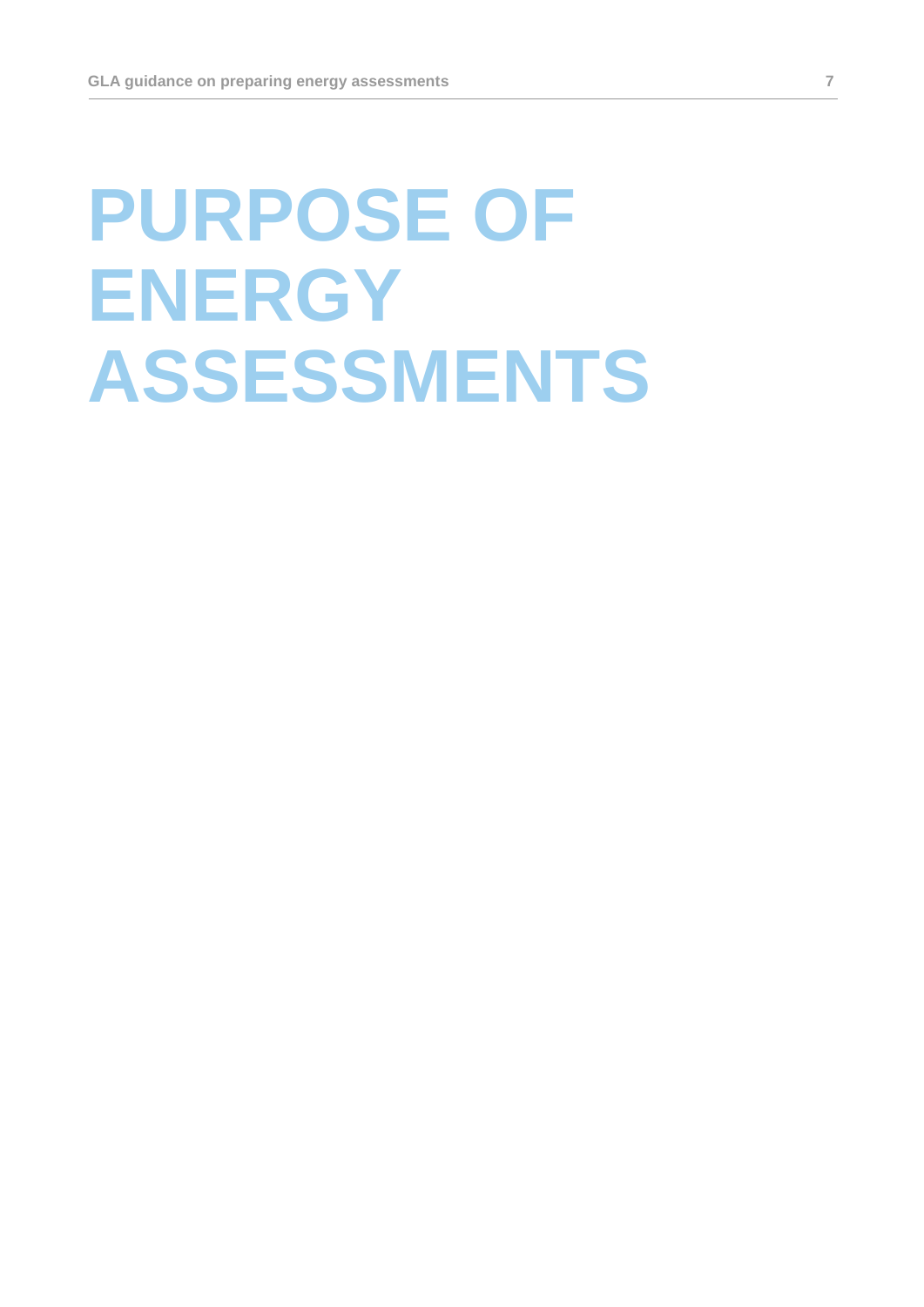### **1 Introduction**

- 1.1 This guidance note provides further detail on how to prepare an energy assessment to accompany strategic planning applications<sup>2</sup> as set out in London Plan Policy 5.2. The purpose of an energy assessment is to demonstrate that climate change mitigation measures comply with London Plan energy policies, including the energy hierarchy. It also ensures energy remains an integral part of the development's design and evolution.
- 1.2 For non-referable applications London boroughs are encouraged to apply the structure for energy assessments set out in this guidance when applying development plan policy (which includes London Plan policy) and adapt it for relevant scales of development.
- 1.3 The energy assessment must fully address requirements in Policies 5.2 to 5.9 inclusive and, recognising the integrated nature of London Plan policies, take account of relevant design, spatial, air quality, transport and climate change adaptation policies in the Plan. Further guidance on implementing these policies is set out in the Mayor's Sustainable Design and Construction Supplementary Planning Guidance (SPG)<sup>3</sup>. The SPG provides detailed guidance on site layout and design, and energy and CO<sub>2</sub> emissions. All applicants must refer to and comply with the SPG when preparing the final energy assessment.

The energy assessment must clearly outline the applicant's commitments in terms of  $CO<sub>2</sub>$ savings and measures proposed. It is also important to consider and mitigate any potential air quality impacts. A guide to details required within an energy assessment follows in the main sections of this document.

- 1.4 This document only provides indicative guidance. Each application is considered on its merits, taking into account the individual characteristics of the development. Case specific final energy comments for each development are provided at Stage 1 and 2 of the GLA planning process. However, for the avoidance of doubt, energy assessments must:
	- be submitted at the planning application stage, not submitted post planning in response to a condition
	- commit to reducing regulated CO<sub>2</sub> emissions below those of a Part L 2013 of the Building Regulations compliant development through energy efficiency measures alone
	- demonstrate that connection to existing or planned district heating networks has been prioritised and provide correspondence to support this
	- commit to a site wide heat network<sup>4</sup> to allow connection to existing or planned district heating networks identified in the area
	- commit to a single energy centre to supply the site wide heat network
	- where CHP is proposed, select renewable technologies that are complementary.

 $\overline{a}$ 

<sup>2</sup> Planning applications referred to the Mayor of London under the GLA Act 2007

<sup>&</sup>lt;sup>3</sup> Due for publication in April 2014

<sup>4</sup> Linking all apartments and non-domestic buildings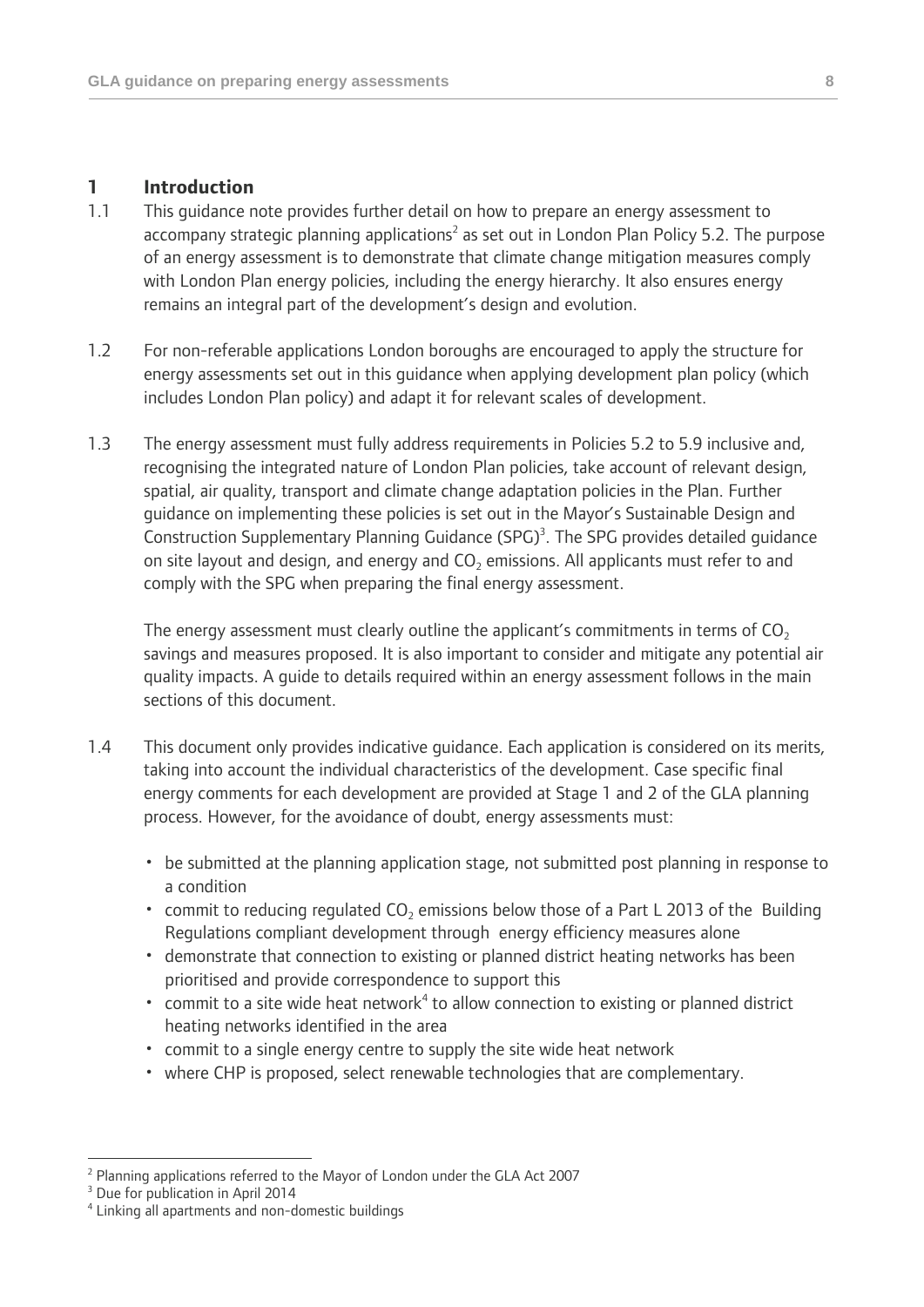### **2 Planning Applications**

*Outline*

- 2.1 The applicant must clearly identify whether the proposal relates to an outline or full planning application. All outline planning applications will be expected to set out an energy strategy with commitments, to guide the design and development of a planning application at the detailed stages. Depending on the matters to be considered, applicants should still undertake initial feasibility work on each part of the energy hierarchy set out in this guidance to illustrate how they will minimise carbon emissions from the development. The local planning authority should secure the key energy commitments in the strategy through appropriate clauses in the section 106 agreement or through an appropriate planning condition, and require reserved matters applications to demonstrate consistency with the outline strategy.
- 2.2 The strategy must include the following:
	- Estimated site wide regulated  $CO<sub>2</sub>$  emissions and reductions, expressed in tonnes per annum, after each stage of the energy hierarchy.
	- A clear commitment to regulated  $CO<sub>2</sub>$  emissions savings compared to a Part L 2013 of the Building Regulations compliant development through energy demand reduction measures alone.
	- Evidence of investigation into existing or planned district heating networks that the development could be connected to.
	- Commitment to a site heat network infrastructure linking all apartments and non-domestic building uses, if appropriate for the development.
	- Investigations of the feasibility and, where viable, commitment to the installation of CHP in the proposed development (if connection can't be made to an area wide network).
	- Large-scale developments (e.g. mixed use developments containing more than 1000 homes) must provide a feasibility assessment to ensure that CHP is optimised to meet the domestic hot water and part of the space heating demand, thereby minimising  $CO<sub>2</sub>$ emissions.
	- An initial feasibility test for renewable energy technologies and, where appropriate, commitment to further reduce  $CO<sub>2</sub>$  emissions through the use of onsite renewable energy generation.
	- Where the London Plan required  $CO<sub>2</sub>$  improvement on a development's Part L 2013 of the Building Regulations compliant baseline is not met, the developer must provide a commitment to ensure the shortfall is met off-site using the provision established by the borough.

*Full*

2.3 Full planning applications must provide the information set out in the sections below. Planning conditions and/or section 106 agreements should be used to secure the implementation of proposed measures. They must not be used to secure feasibility work that normally underpins a planning application. The technical and economic feasibility of such measures can be influenced by the stage at which they are considered in the design process. With the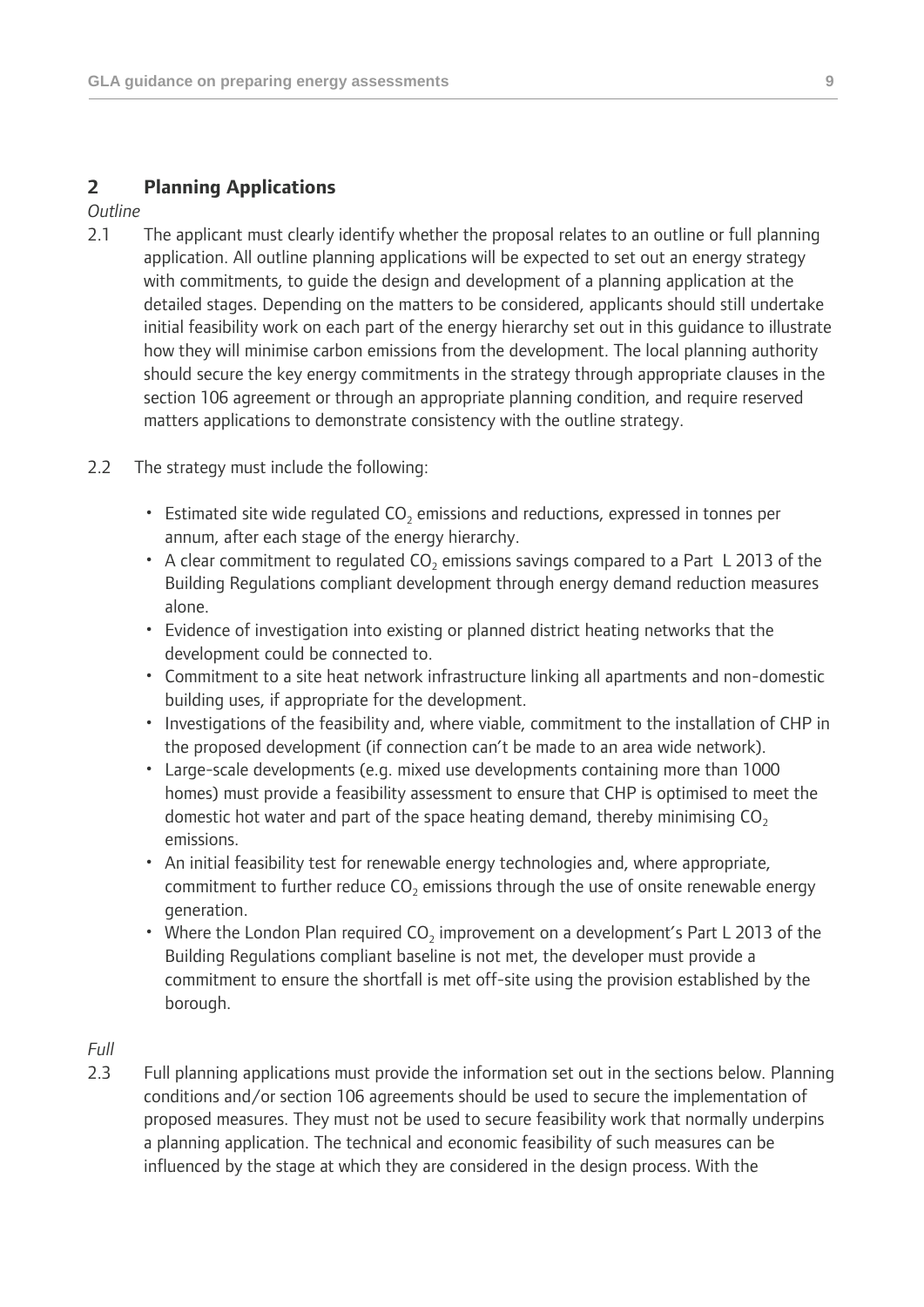supplementary planning guidance available, and the London Plan policies, energy must be integral in the design of any new development.

- 2.4 The energy assessment should also justify how the site layout, building design and active and passive measures have been chosen to minimise the CO<sub>2</sub> emissions. The measures that should be discussed are set out in the Sustainable Design and Construction SPG.
- 2.5 The design of all applications should consider the  $CO_2$  targets that will be in place at the time of submission of reserved matters applications to ensure that the scheme can meet any higher planning or regulatory targets in place at the time.

### **3 Non Standard Applications**

*Waste*

 $\overline{a}$ 

3.1 In relation to those planning applications containing proposals to generate energy from waste, the primary consideration for the energy assessment is that the electricity generation plant is designed with a heat off take facility to provide heat to an existing or future district heating network and space for district heating heat exchangers and pumps – see section 8.4 for further details – and has a costed strategy for how this will be done.

For those developments which process waste for onward product delivery, the energy assessment should only cover those buildings (or parts thereof) which are not exempt from the energy efficiency requirements of building regulations<sup>5</sup>. For non-exempt buildings the guidance set out in this document must be followed in line with the energy hierarchy. For the purposes of the energy assessment, process loads are classified as unregulated energy uses (see section 6.3 for more information on unregulated emissions).

### *Developments generating industrial waste heat*

3.2 For those planning applications relating to developments which generate surplus waste heat, for example industrial applications such as the Tate and Lyle Sugar Refinery, the primary consideration for the energy assessment is again that the development is designed to allow the supply of heat to existing or future district heating networks. In a similar manner to the guidance set out in section 8.4, the development should identify a route for district heating pipework to run to the perimeter of the site and space should also be provided to accommodate district heating pumps and heat exchangers.

### **4 Guidance on integration with supporting documents for Planning Applications**

4.1 An energy assessment will always be required, however, where other documents are being submitted as part of a planning application, it may be appropriate to cross-reference these documents, provided cross-referencing is clear and the documents contain sufficient information to allow an assessment of the application. Cross referenced documents may include the following:

<sup>&</sup>lt;sup>5</sup> Exempt buildings include industrial buildings where the space is not generally heated other than by process heat: See Appendix C of Approved Document L2A Conservation of Fuel and Power 2013 Edition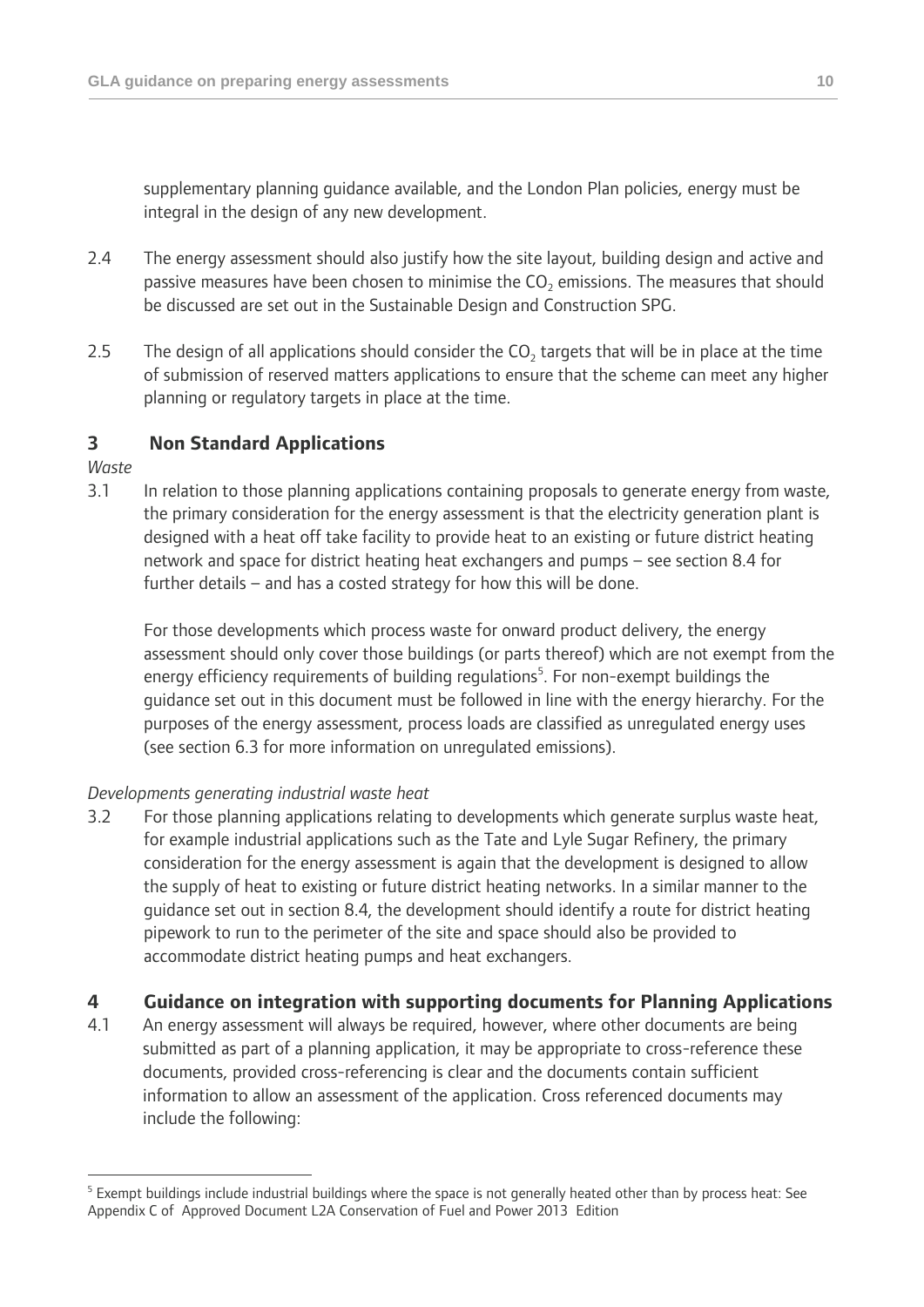- Design and Access Statement
- Sustainability statement
- BREEAM pre-assessment report
- Environmental Impact Assessment
- Air Quality Assessment (including an emissions/concentrations assessment)
- Energy master plan for the area (where this exists).

It will also be beneficial to reference generic guidance documents where appropriate, e.g. District Heating Manual for London.

4.2 All energy assessments must contain a brief description of the proposed development. This must clearly state the number of each different type of residential unit (e.g. 450 flats and 70 houses), as well as the associated floor area. It should also summarise the floor area (m<sup>2</sup>) allocated for different non-domestic uses.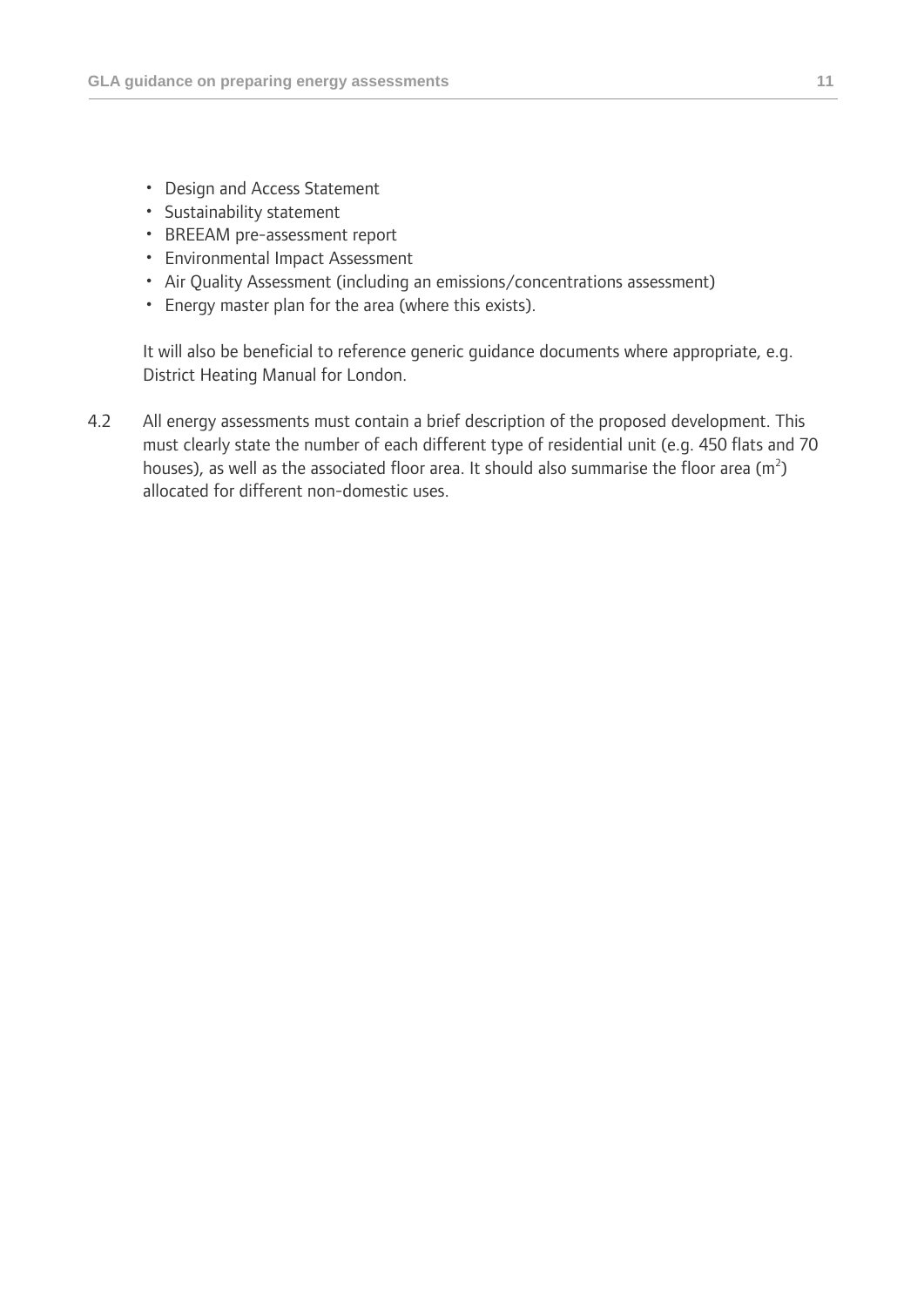# **STRUCTURE AND CONTENT OF ENERGY ASSESSMENTS**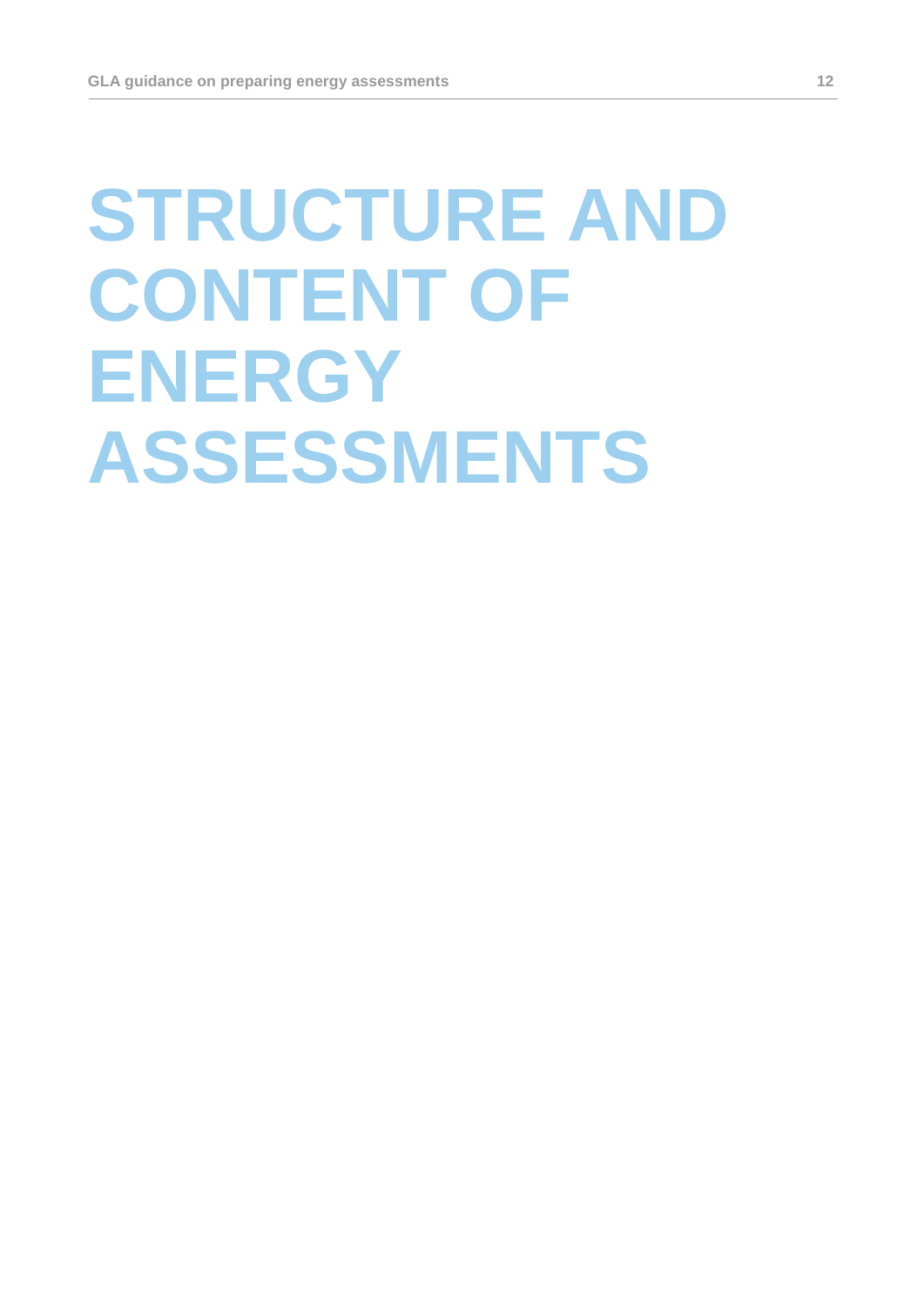### **5 Executive Summary**

5.1 This must be a non-technical summary setting out and committing to the key measures and  $CO<sub>2</sub>$  reductions identified as part of the application for each stage of the energy hierarchy. It must clearly indicate the performance of the development in relation to the London Plan carbon reduction targets for new buildings. The target for 2013-2016 is 35 per cent beyond Part L 2013 of the Building Regulations.

Where the 35 per cent target cannot be met on-site a commitment to ensure the shortfall is met off-site using the provision established by the borough must be provided (see Table 3 for calculations to determine the shortfall). Further information on carbon dioxide offsetting is contained in the  $SPG<sup>6</sup>$ , as well as later in this guidance.

5.2 The concept of applying the energy hierarchy in relation to Part L 2013 of the Building Regulations is illustrated in Figure 1 below. Where the blue bars drop below the black dotted line, this demonstrates savings in regulated  $CO<sub>2</sub>$  emissions compared to a development that complies with Part L 2013 of the Building Regulations. In the example, it can be seen that the development exceeds Building Regulations compliance through energy efficiency alone, with further reductions achieved through CHP and renewable energy to comply with the London Plan target.



### Figure 1: The Energy Hierarchy

5.3 Completion of the following tables must be undertaken to demonstrate compliance with the energy hierarchy. Note: unregulated emissions are likely to be the same after the first stage of the energy hierarchy.

 $\overline{a}$ <sup>6</sup> This is available from [www.london.gov](http://www.london.gov/) (from April 2014)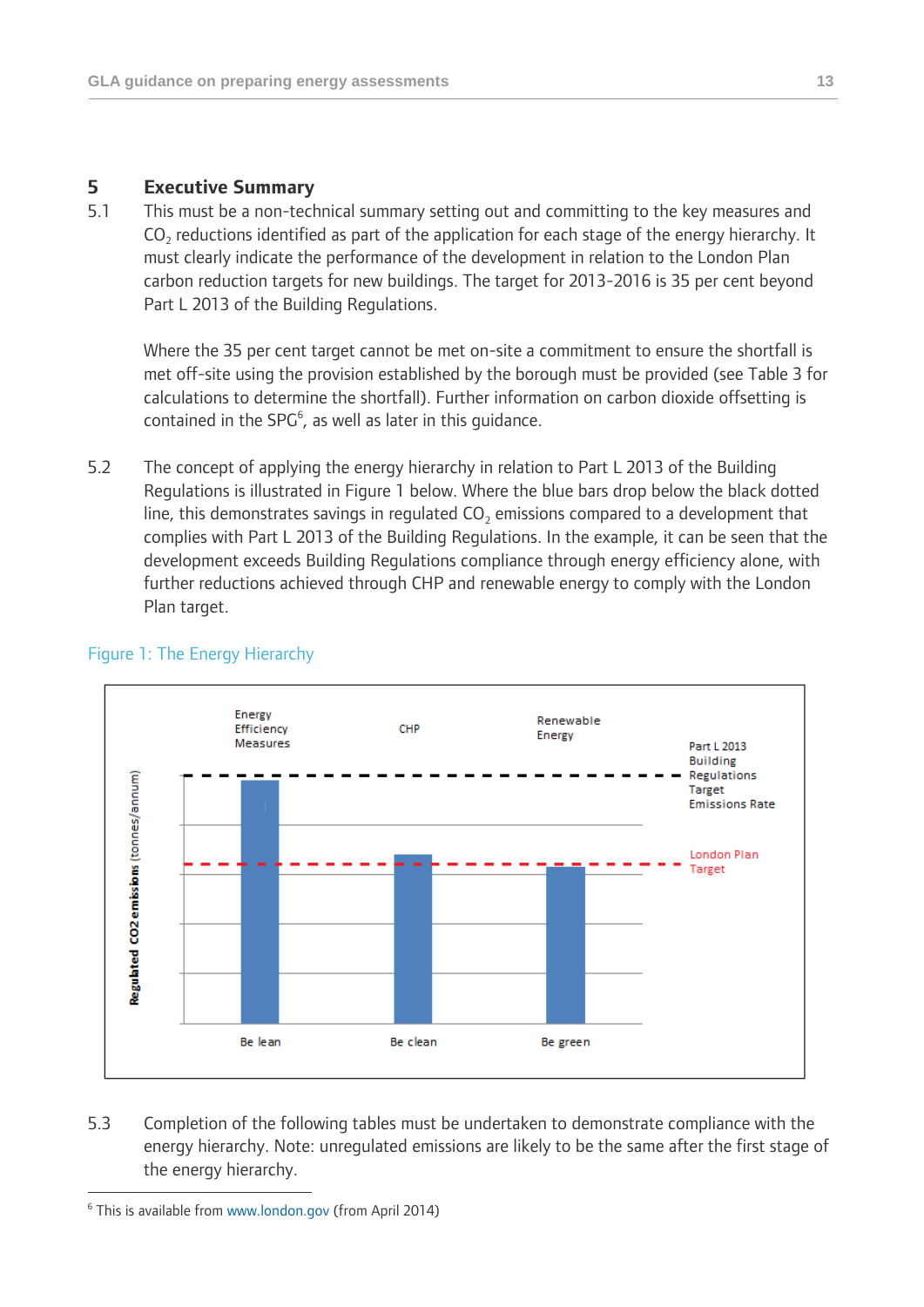|                                                                            | <b>Carbon dioxide emissions</b><br>(Tonnes CO <sub>2</sub> per annum) |                    |
|----------------------------------------------------------------------------|-----------------------------------------------------------------------|--------------------|
|                                                                            | <b>Regulated</b>                                                      | <b>Unregulated</b> |
| Baseline: Part L 2013 of the Building<br>Regulations Compliant Development | A                                                                     |                    |
| After energy demand reduction                                              | B                                                                     |                    |
| After CHP                                                                  |                                                                       |                    |
| After renewable energy                                                     | D                                                                     |                    |

### Table 1: Carbon Dioxide Emissions after each stage of the Energy Hierarchy

Please note that savings are to be expressed in **tonnes of CO<sub>2</sub> per annum**, not kgCO<sub>2</sub>/m<sup>2</sup> per annum.

### Table 2: Regulated carbon dioxide savings from each stage of the Energy Hierarchy

|                                      | <b>Regulated Carbon dioxide savings</b> |                   |  |
|--------------------------------------|-----------------------------------------|-------------------|--|
|                                      | (Tonnes CO <sub>2</sub> per annum)      | $(\%)$            |  |
| Savings from energy demand reduction | $A - B$                                 | $(A - B)/A * 100$ |  |
| Savings from CHP                     | $B - C$                                 | $(B - C)/B$ * 100 |  |
| Savings from renewable energy        | $C - D$                                 | $(C - D)/C^*100$  |  |
| <b>Total Cumulative Savings</b>      | $A - D = E$                             | $(A - D)/A^*100$  |  |
|                                      |                                         |                   |  |
| <b>Total Target Savings</b>          | $[A * 0.35] = F$                        | 35%               |  |
| <b>Annual Surplus</b>                | $E - F$                                 |                   |  |

Table 3 must also be completed if the development fails to meet the 35 per cent target. In this case the annual shortfall is determined by subtracting the overall regulated carbon dioxide savings from the target savings. The result is then multiplied by the assumed lifetime of the development's services (e.g. 30 years) to give the cumulative shortfall. The cumulative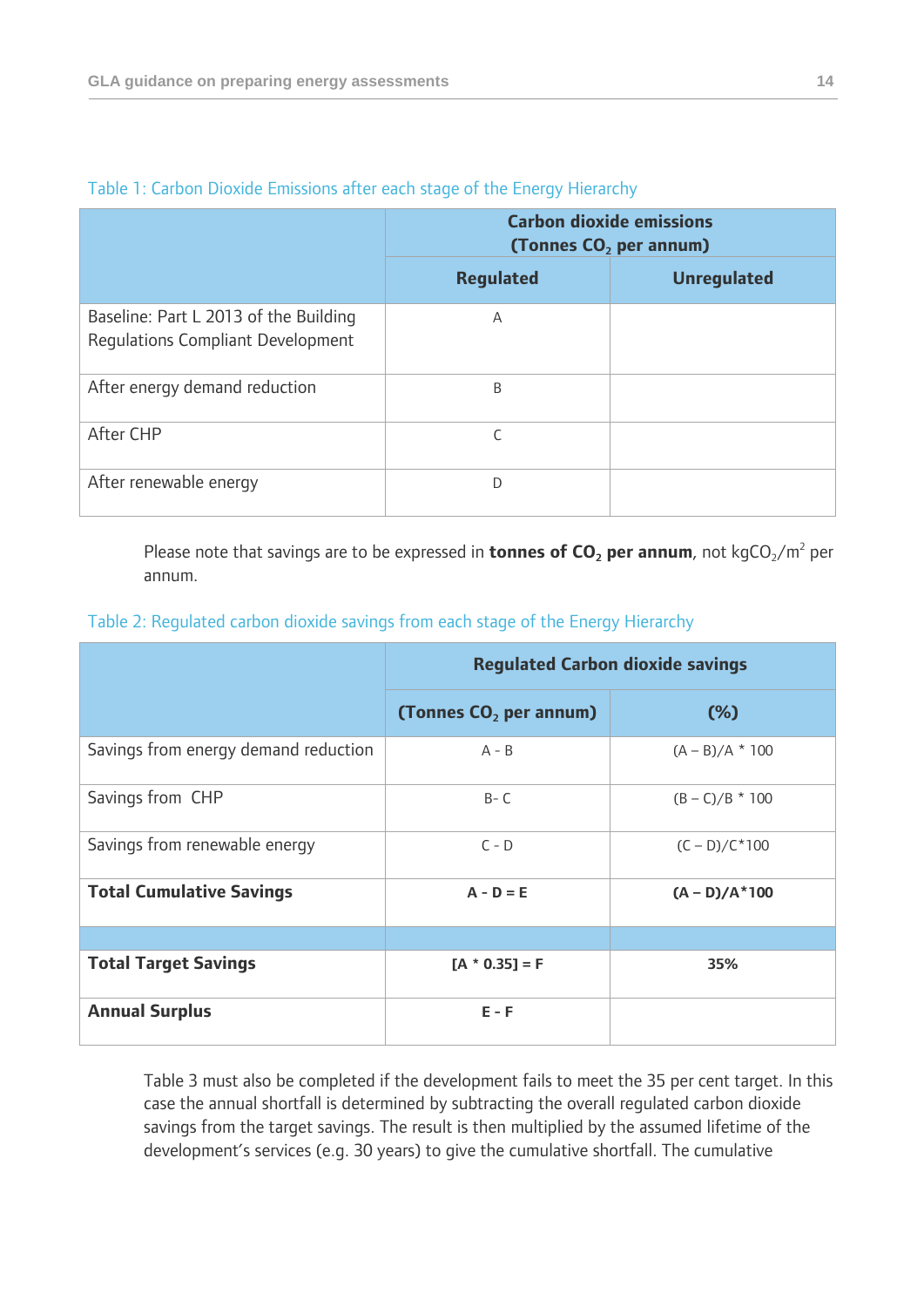shortfall is multiplied by the carbon dioxide offset price<sup>7</sup> to determine the required cash-in-lieu contribution.

### Table 3: Shortfall in regulated carbon dioxide savings

|           | <b>Annual Shortfall</b><br>(Tonnes $CO2$ ) | <b>Cumulative Shortfall</b><br>(Tonnes $CO2$ ) |
|-----------|--------------------------------------------|------------------------------------------------|
| Shortfall | $F - E = G$                                | $G * 30$                                       |

### **6 Establishing CO<sup>2</sup> emissions**

- 6.1 The energy assessment must clearly identify the carbon footprint of the development after each stage of the energy hierarchy. Regulated emissions must be provided and, separately, those emissions associated with uses not covered by Building Regulations i.e. unregulated energy uses.
- *6.2 Calculating regulated CO<sup>2</sup> emissions for a Part L 2013 of the Building Regulations compliant development*

The energy assessment must first establish the regulated  $CO<sub>2</sub>$  emissions assuming the development complied with Part L 2013 of the Building Regulations using Building Regulations approved compliance software (see references to SAP and SBEM below). When determining this baseline, it should be assumed that the heating would be provided by gas boilers and that any active cooling would be provided by electrically powered equipment. See Appendix 1 if further guidance is required on the procedure to be followed to determine this baseline.

As shown in Table 2, the total **regulated** emissions must be multiplied by the percentage target (divided by 100) to give the aggregate target reduction in the development's tonnes of regulated  $CO<sub>2</sub>$  emissions.

*6.3 Calculating regulated CO<sup>2</sup> emissions at each stage of the energy hierarchy*

Regulated emissions, which include the energy consumed in the operation of the space heating/cooling and hot-water systems, ventilation, internal lighting, must be calculated. Separately, unregulated emissions i.e. those relating to cooking and all electrical appliances and other small power, should be calculated.

### Emissions for **dwellings** must establish:

• a Dwelling  $CO<sub>2</sub>$  Emissions Rate (DER) calculated through the Part L 2013 of the Building Regulations methodology SAP 2012 $^8$ . This is multiplied by the cumulative floor area for the particular dwelling type in question to give the related  $CO<sub>2</sub>$  emissions

 $\overline{a}$ 

 $7$  Set by the local authority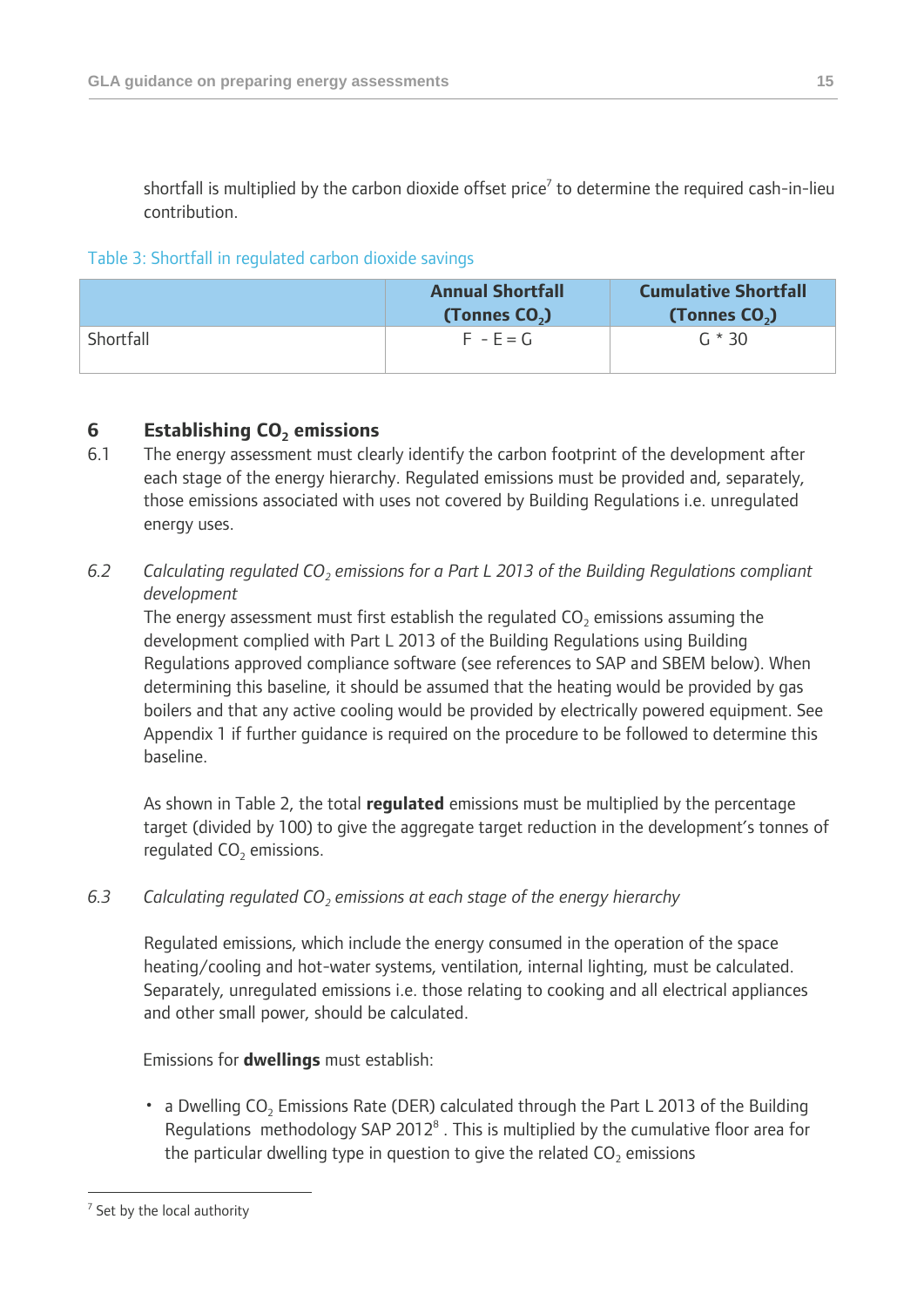• separately, emissions associated with non Building Regulation elements (i.e. cooking and appliances) established by using BREDEM (BRE Domestic Energy Model) or similar methodology.

In terms of the extent of modelling work required, the applicant must provide information for a representative sample of domestic properties.

Emissions for **non-domestic** development must establish:

- a Building CO<sub>2</sub> Emissions Rate (BER) calculated through the Part L 2013 of the Building Regulations methodology based on the National Calculation Methodology (NCM) and implemented through SBEM<sup>9</sup> v5.2b or later or equivalent software<sup>10</sup>. For each building, the related BER is multiplied by its floor area to give the related carbon dioxide emissions
- additional emissions associated with non Building Regulation elements established by using individual end use figures (for example catering and computing) from CIBSE guide baselines (e.g. CIBSE Guide F) or evidence established through previous development work.

A short summary of the modelling work output (i.e. BRUKL reports) must be provided in an appendix of the energy assessment for each stage of the energy hierarchy.

The CO<sub>2</sub> emissions for each building and dwelling type must then be summed to give the total regulated emissions and expressed in tonnes per annum.

**After calculating the regulated emissions at each stage of the energy hierarchy, the percentage savings in regulated emissions over a Part L 2013 of the Building Regulations compliant development must be provided (as shown in Table 2 above).**

### **7 Demand Reduction (Be Lean)**

 $\overline{a}$ 

7.1 It is technically possible to exceed Building Regulations requirements (Part L 2013) through demand reduction measures alone (see figure 1). Energy assessments must therefore set out the demand reduction measures specific to the development and demonstrate the extent to which they meet and then exceed Building Regulations. Measures typically include both architectural and building fabric measures (passive design) and energy efficient services (active design), as described in the SPG. Introducing demand reduction features is encouraged at the earliest design stage of a development.

### *7.2 Demonstrating CO<sup>2</sup> savings from demand reduction measures*

Passive design measures, including optimising orientation and site layout, natural ventilation and lighting, thermal mass and solar shading, should be set out in the Design and Access statement and cross-referenced in this document. Active design measures, including high

<sup>&</sup>lt;sup>8</sup> SAP is the Government's Standard Assessment Procedure for Energy Rating of Dwellings. SAP 2012 is adopted by government as part of the UK national methodology for calculation of the energy performance of buildings. It is used to demonstrate compliance with building regulations for dwellings - Part L (England and Wales) <sup>9</sup> Simplified Building Energy Model

<sup>&</sup>lt;sup>10</sup> other building regulation compliance software such as IES or TAS is also acceptable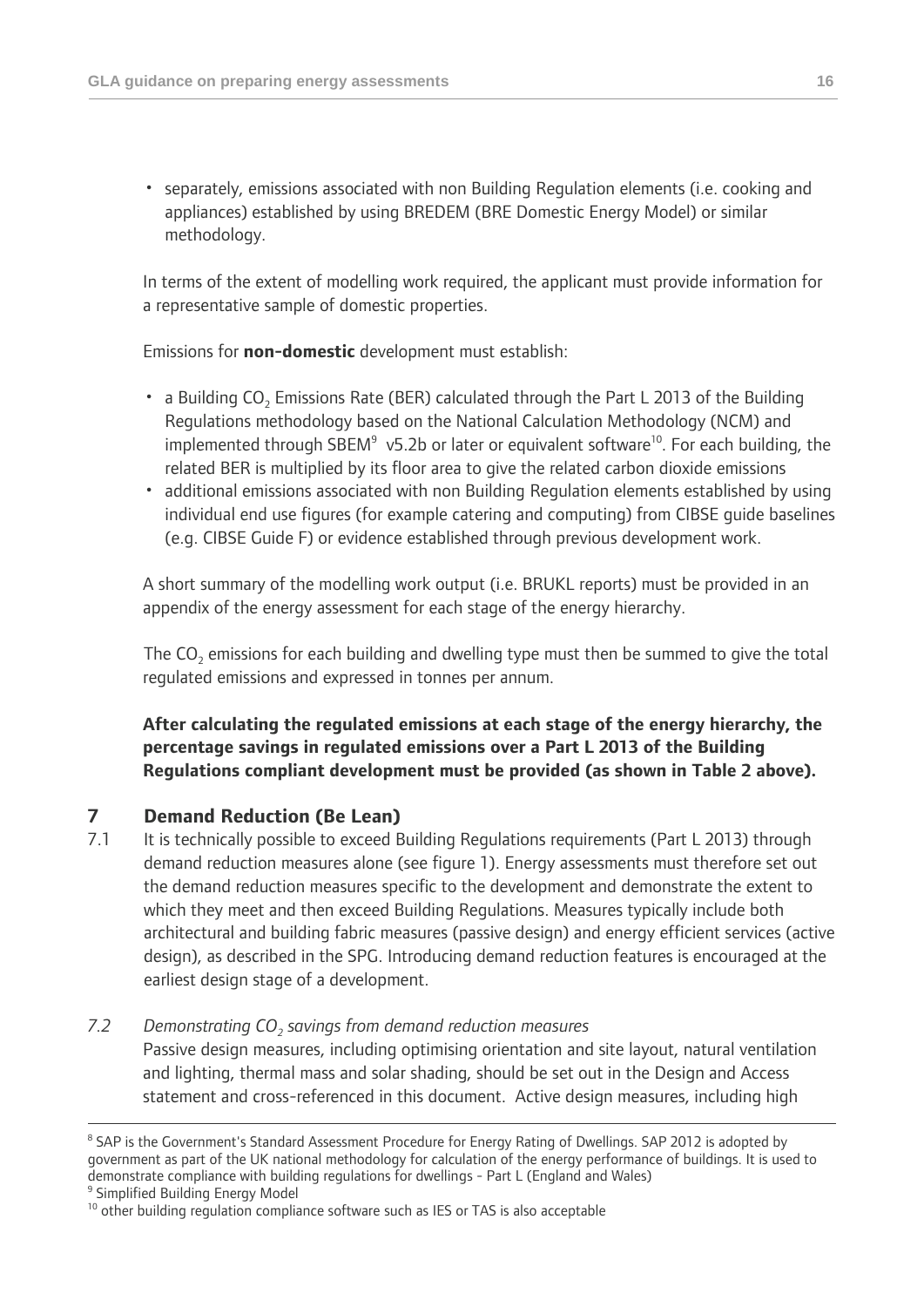efficacy lighting and efficient mechanical ventilation with heat recovery, must be set out in the energy assessment.

Applicants should apply the cooling hierarchy in Policy 5.9 of the London Plan to the development. Measures that are proposed to reduce the demand for cooling should be set out, i.e. minimisation of internal gains, night cooling, etc.

The applicant must provide details in the energy assessment of the demand reduction measures specific to the development, for example enhanced U-value numbers  $(W/m<sup>2</sup>K)$ , air tightness improvement, efficient services and lighting. Where a particular energy efficiency standard is to be met, this must be clearly stated. The glazing percentage of the buildings, expressed as the glazed area<sup>11</sup> divided by the façade area (multiplied by 100), should be clearly stated within the energy assessment.

The applicant must clearly identify the extent to which Part L 2013 of the Building Regulations is exceeded through the use of these demand reduction measures **alone**, i.e. the percentage improvement on the BER/DER over the Target CO<sub>2</sub> Emissions Rate (TER)<sup>12</sup>.

So the improvements from energy efficiency alone can be understood, the appendix of the energy assessment must include a summary output sheet from the modelling work (i.e. a print out such as a BRUKL report) only taking into account energy efficiency measures, i.e. excluding CHP and renewable energy. For applications including residential units, a clear explanation of the different dwelling types modelled should be provided.

### **8 Heating Infrastructure including CHP (Be Clean)**

Once demand for energy has been minimised, all planning applications must demonstrate how their energy systems have been selected in accordance with the order of preference in Policy 5.6. Energy assessments will need to explicitly work through the order of preference and where an approach is not appropriate for the development the assessment must provide reasoned justification, as set out in the SPG.

## *8.1 Connection to area wide low carbon heat distribution networks*

### Existing networks

The applicant must investigate, making reference to the London Heat Map<sup>13</sup> and contacting the local borough or the local decentralised energy operator, the potential for connecting the development to an existing district energy system. Examples of existing CHP-led district energy networks in London include the Olympic Park and Stratford City, Citigen, the Pimlico District Heating Undertaking (PDHU), Barkantine Heat and Power, Whitehall District Heating network, the Bunhill energy centre and heat network and the University College London and Bloomsbury networks.

 $\overline{a}$ 

<sup>&</sup>lt;sup>11</sup> From the inside looking out

<sup>&</sup>lt;sup>12</sup> The Target CO<sub>2</sub> Emissions Rate is the minimum energy performance requirement for a new dwelling/building. It is expressed in terms of  $kgCO<sub>2</sub>$  per m<sup>2</sup> of floor area per year

<sup>13</sup> [www.londonheatmap.org.uk](http://www.londonheatmap.org.uk/)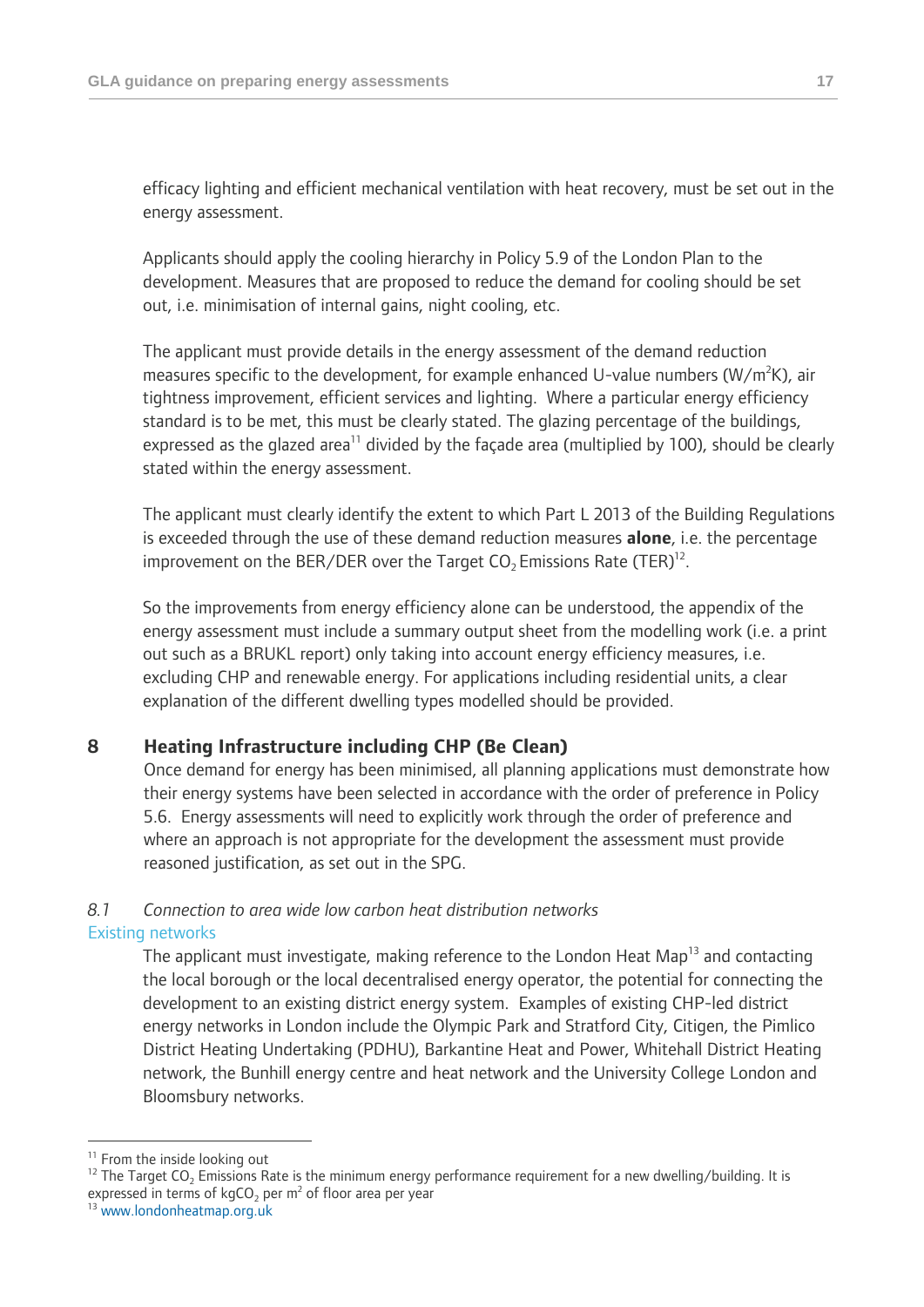Where a heat network exists in the vicinity of the proposed development, the applicant must prioritise connection and provide evidence of correspondence with the operator as an appendix to the energy assessment. This must include confirmation or otherwise from the network operator that the network has the capacity to serve the new development, together with supporting estimates of installation cost and timescales for connection.

The carbon factor associated with the heat supplied by a network should be obtained from the network operator and be provided.

### Planned networks

If no existing network is present, the applicant must investigate whether such a network is planned in the area. Reference must be made to the relevant borough's heat mapping report (available to download at www.londonheatmap.org.uk) as well as energy master plans or similar studies carried out involving the borough (e.g. Royal Docks). Enquiries should also be made to appropriate contacts within the relevant borough. Examples of planned networks include Vauxhall Nine Elms Battersea and the Royal Docks. Where a network is planned, developments must demonstrate that they are designed to connect to future district energy networks. The District Heating Manual for London (available at www.londonheatmap.org.uk) provides further information on designing developments to allow connection to district heating networks.

Section 8.2.2 of the District Heating Manual contains guidance on an approach that can be adopted when a new development falls within an energy master plan area (EMP) that proposes a district heating network.

Where a development is within an area that could be supplied by a district heating network but the applicant is contending that providing a site heat network to allow future connection will result in uneconomic costs to end users, the applicant must provide a whole life cost (WLC) analysis comparing the communal and individual systems. See Appendix 2 for further details of how this must be approached. Although WLC results will vary on a case by case basis, modelling usually shows that WLC of well-designed heat networks and individual boilers are broadly similar for high density developments. Where the WLC of the site heat network are broadly similar to those of individual gas boilers the network will **not** be considered to result in uneconomic costs. Where it can be demonstrated and evidenced that the WLC of the site heat network are significantly higher than those of individual gas boilers and would undermine the development going ahead, the site heat network will be deemed uneconomic. However, the WLC analysis and assumptions will be subject to intense scrutiny before such a conclusion is drawn.

Whilst there may appear to be no prospect of a district heating network in the vicinity, in certain developments, for example large, mixed use developments, it may still be necessary to provide a site heat network (see below) to enable the buildings to be supplied from on-site low and zero carbon energy sources. This approach enables the whole development to convert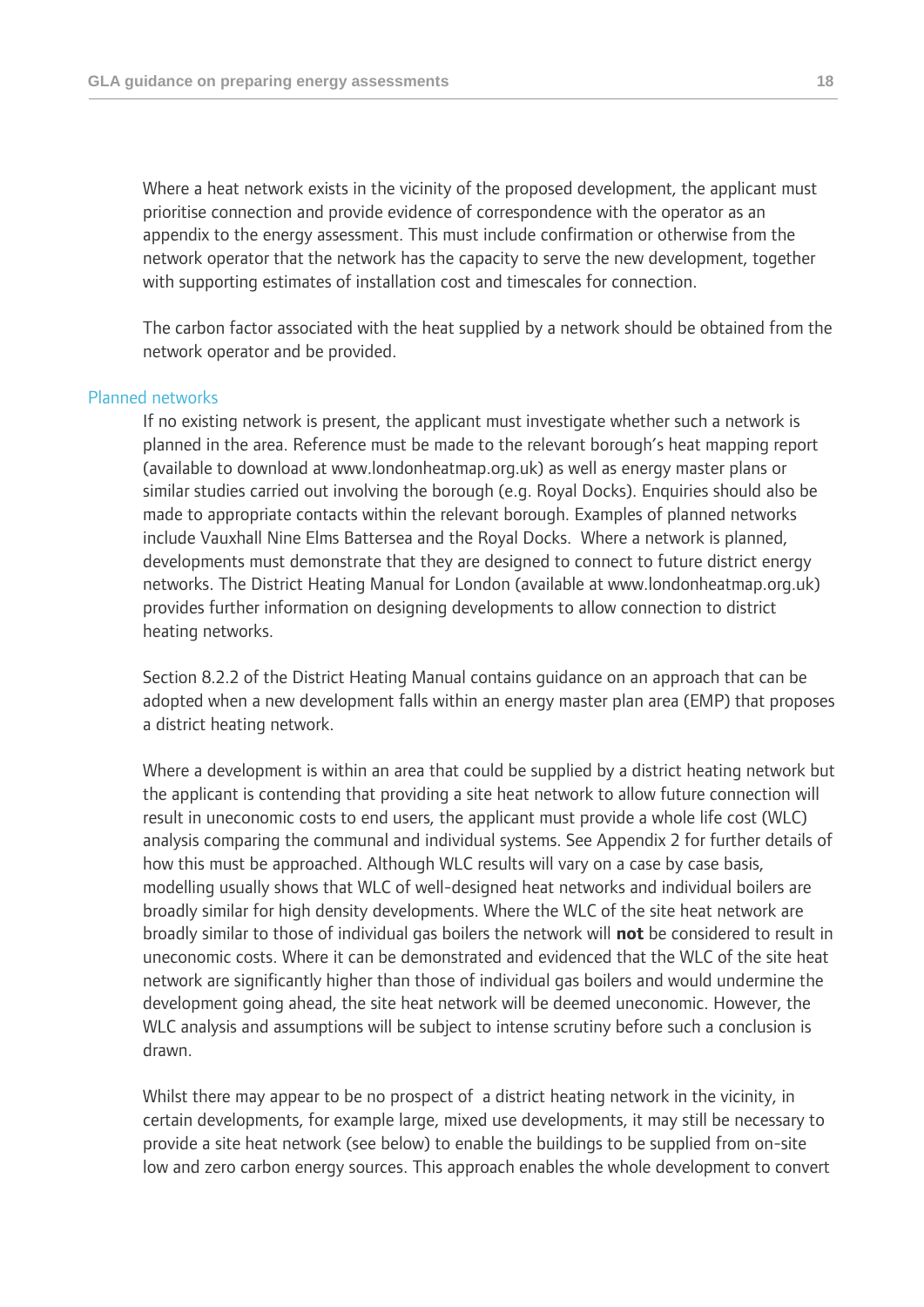to new low and zero carbon heating technologies at the same time, making it easier and more economically viable to upgrade plant.

If it can be clearly and unequivocally demonstrated that the development is not within an area that will be supplied by a district heating network in future, for example where only individual existing houses surround the development, it will not be necessary to make provision for future connection. However, each case will be considered on its own merits.

Generally, it is not expected that individual houses will be connected to heat networks. This is due to the higher network heat losses occurring when supplying individual houses compared to apartments. They also have a higher cost of connection.

### *8.2 Site wide heat networks*

See the glossary for definitions of site heat network and communal heating.

By ensuring the necessary infrastructure is in place and providing a single point of connection, a site wide heat network served by a single energy centre helps to facilitate later connection of a development to an area wide district heating network. It ensures that the connecting heat network infrastructure investment occurs at the construction stage, rather than retrofitting, with its higher costs, at a later date. The higher costs of retrofitting can have a detrimental impact on the business case for making a connection and, hence, make it less likely.

Applicants must work on the assumption that a site heat network will be required unless it can be clearly demonstrated that is not applicable due to local circumstances. Therefore, where multiple high density buildings are proposed and the development is located in an area that could be served by a district heating network in the future, a communal heating system must ordinarily be adopted with all apartments and non-domestic buildings/uses within the development connected into a single site wide heat network.

The site heat network should be supplied from a central energy centre where all energy generating equipment, such as CHP and boilers, is located. As well as facilitating later connection to an area wide district heating network, this will help to ensure that, **where appropriate**, a single larger CHP is adopted rather than multiple smaller CHP installations of equivalent capacity. This typically provides a higher electrical efficiency helping to reduce  $CO<sub>2</sub>$ emissions, as well as reducing maintenance and operating costs. Accordingly, the energy assessment must demonstrate that enough space has been allocated for a sufficiently large energy centre. This must be clearly shown on the plan drawings of the development and the floor area in  $m^2$  confirmed in writing. A floor plan showing the layout of the energy centre should also be provided.

Networks that will be implemented in a number of phases, and where a number of energy centres are proposed, must seek to minimise the number of energy centres and explain how the energy strategy will be implemented across the development's phasing programme.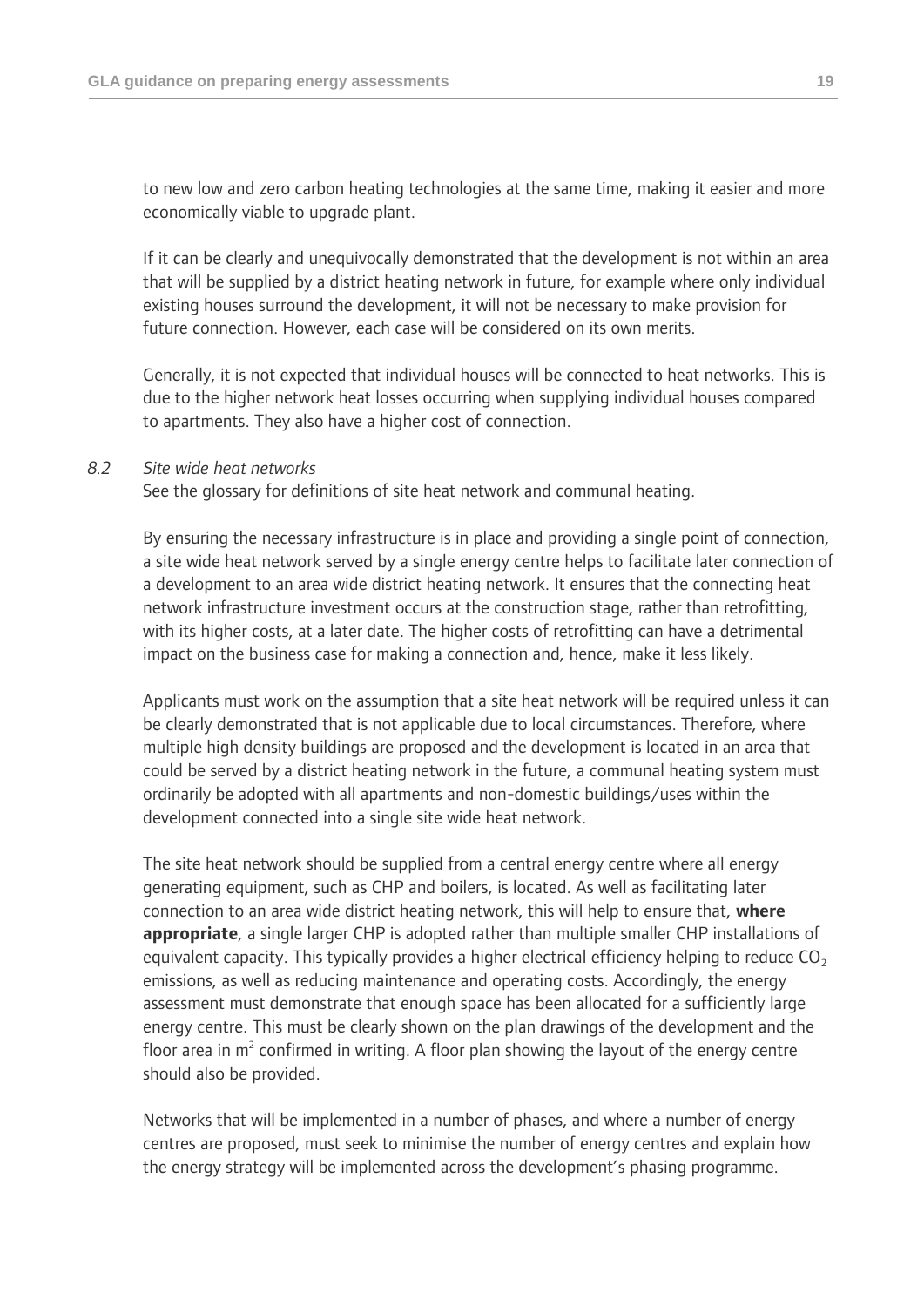A simple schematic of the site heat network showing all apartments and non-domestic buildings/uses connected into it, as well as the location of the single energy centre, must be provided as part of the energy assessment. Where the development is phased, a number of schematics should be provided showing how the network will evolve, including indicative timescales if available.

### *8.3 Combined Heat and Power (CHP)*

Where connection to an area wide heat network will not be available in the foreseeable future (for example the 5 years following completion of the development), or the development is of such a scale that it could be the catalyst for an area wide heat network, applicants should evaluate the feasibility of on-site CHP and, where applicable, commit to its use.

Where CHP is considered feasible, a full feasibility analysis based on CHP modelling should be provided including details of the size of the engine proposed (kWe/kWth), the provision of any thermal store and suitable monthly demand profiles for heating, cooling and electrical loads, cost benefit analysis, carbon reduction benefits, etc.

By way of general guidance, it is not expected that small purely residential developments (for example, less than 300 dwellings) include on-site CHP. Due to the small landlord electricity supplies, CHP installed to meet the base heat load would require the export of electricity to the grid. It is recognised that the administrative burden of managing CHP electricity sales at this small scale, where energy service companies (ESCOs) are generally not active, is too great for operators of residential developments to bear. If CHP is installed but does not operate because arrangements for CHP electricity sales are not concluded, the projected CO<sub>2</sub> savings will not materialise.

In line with the London Plan energy hierarchy, where CHP is applicable, the size of the CHP must be optimised based on the thermal load profile before renewable energy systems are considered for the site.

 $\textsf{CO}_2$  savings from the CHP must be expressed as a percentage reduction on regulated emissions after demand reduction measures have been applied to the baseline regulated emissions.

Cross referencing the Air Quality Assessment, an energy assessment should confirm that the  $NO<sub>x</sub>$  emission standards set out in the SPG on Sustainable Design and Construction will be met.

An energy assessment should include a commitment that the CHP operator will be required to monitor and provide evidence on a yearly basis, in the form of an annual maintenance report, to demonstrate continued compliance with the emission limits.

Details of the commercial operation of the CHP, such as information on how any sales of power will be managed should also be provided (this is particularly important where power is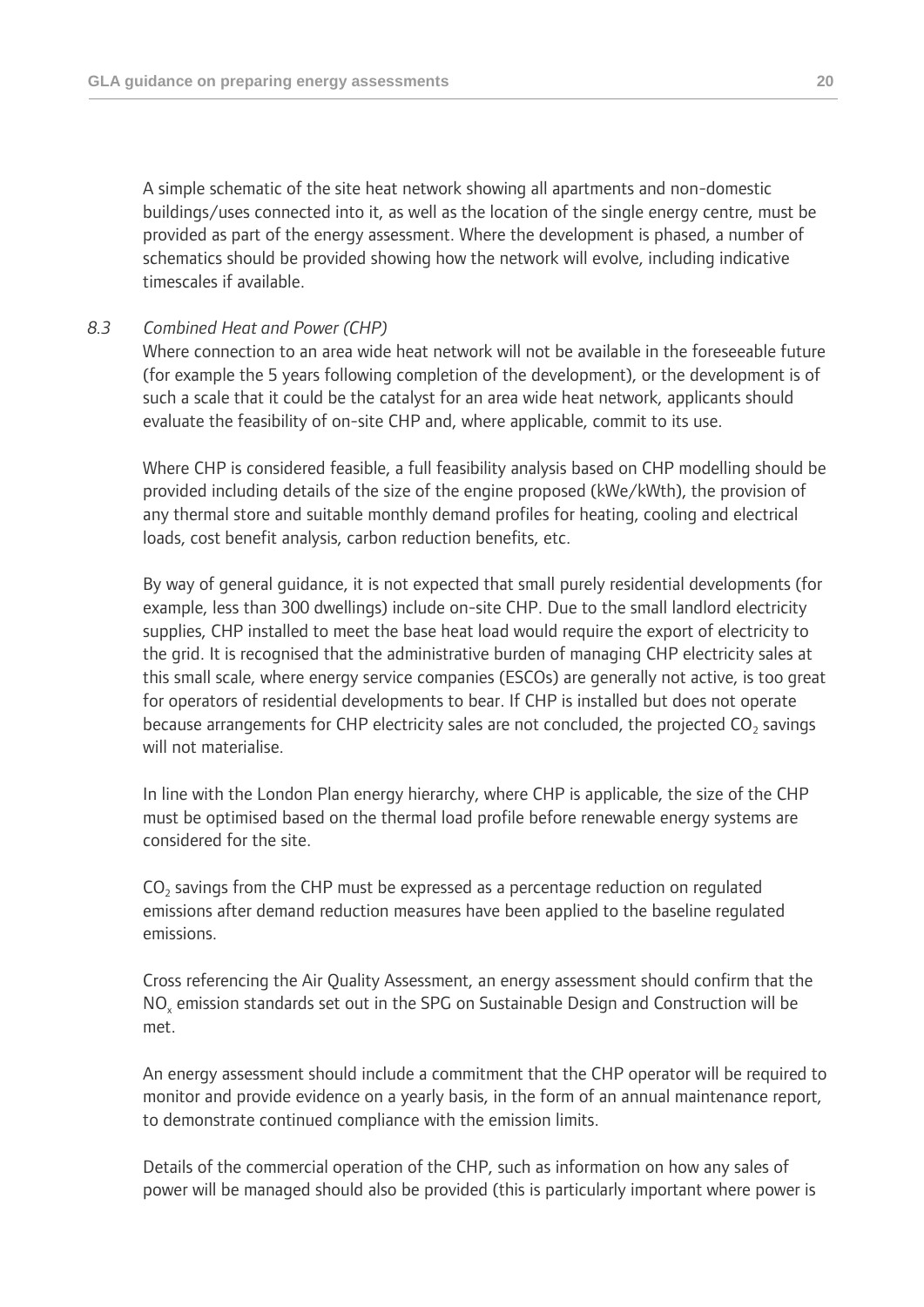being exported to the local distribution network). Details of communication with ESCOs must also be supplied where appropriate.

### 8.4 Ensuring waste to energy plants are CHP ready

Some developments whose purpose is to process waste will also produce fuel (e.g. bio gas) and combust the fuel to produce electricity, e.g. gasification plants. This will usually be via an engine or, in larger scale installations, a boiler to produce steam for a steam turbine. To achieve energy efficient operation in the future, it is essential that these facilities are designed with a heat off take facility, i.e. a design which allows useful heat produced during the electricity generation process to be recovered. In such circumstances, the primary purpose of the energy assessment is to provide details of the heat off take facility, e.g. plant description, heat output capacity, technical drawings, etc. This will vary depending on whether an engine or steam turbine is to be used:

- **Engine** the facility will need to incorporate an exhaust gas heat exchanger and heat exchangers to recover heat from the engine cooling systems.
- **Steam turbine** the turbine will need to allow the extraction of steam at a temperature/pressure suitable for raising the flow temperature in a district heating network to 110°C. The ratio of lost electricity output to useful heat output must be provided for the turbine.

It will also be necessary to identify a route for district heating pipework to run to the perimeter of the site and to install adequately sized flow and return pipework to the perimeter. The route needs to be sufficiently wide for flow and return pre-insulated steel pipes, of sufficient internal diameter to allow the export of the full heat output of the plant, to be accommodated and be designed in accordance with the District Heating Manual for London. Space should also be provided to accommodate district heating pumps and heat exchangers.

### Carbon intensity floor

In line with Policy 5.17B, facilities generating energy from waste need to perform better in  $CO<sub>2</sub>$ equivalent terms than the energy they are replacing to achieve a positive carbon outcome. The Mayor has developed a minimum  $CO<sub>2</sub>$  equivalent emissions performance for such facilities to achieve, known as a carbon intensity floor, set at 400 $q$  of CO<sub>2</sub> equivalent per kWh of electricity generated from waste. Generally, waste facilities operating in combined heat and power or using a high amount of biomass fuel will meet the carbon intensity floor.

Performance against the carbon intensity floor will be used to determine whether waste to energy facilities are in general conformity with Policy 5.17B. The GLA has developed a free tool that applicants can use to test a limited number of scenarios against the carbon intensity floor. The tool, along with more information on the carbon intensity floor and ways to meet it, can be found at [http://www.london.gov.uk/priorities/environment/putting-waste-good](http://www.london.gov.uk/priorities/environment/putting-waste-good-use/making-the-most-of-waste)[use/making-the-most-of-waste.](http://www.london.gov.uk/priorities/environment/putting-waste-good-use/making-the-most-of-waste)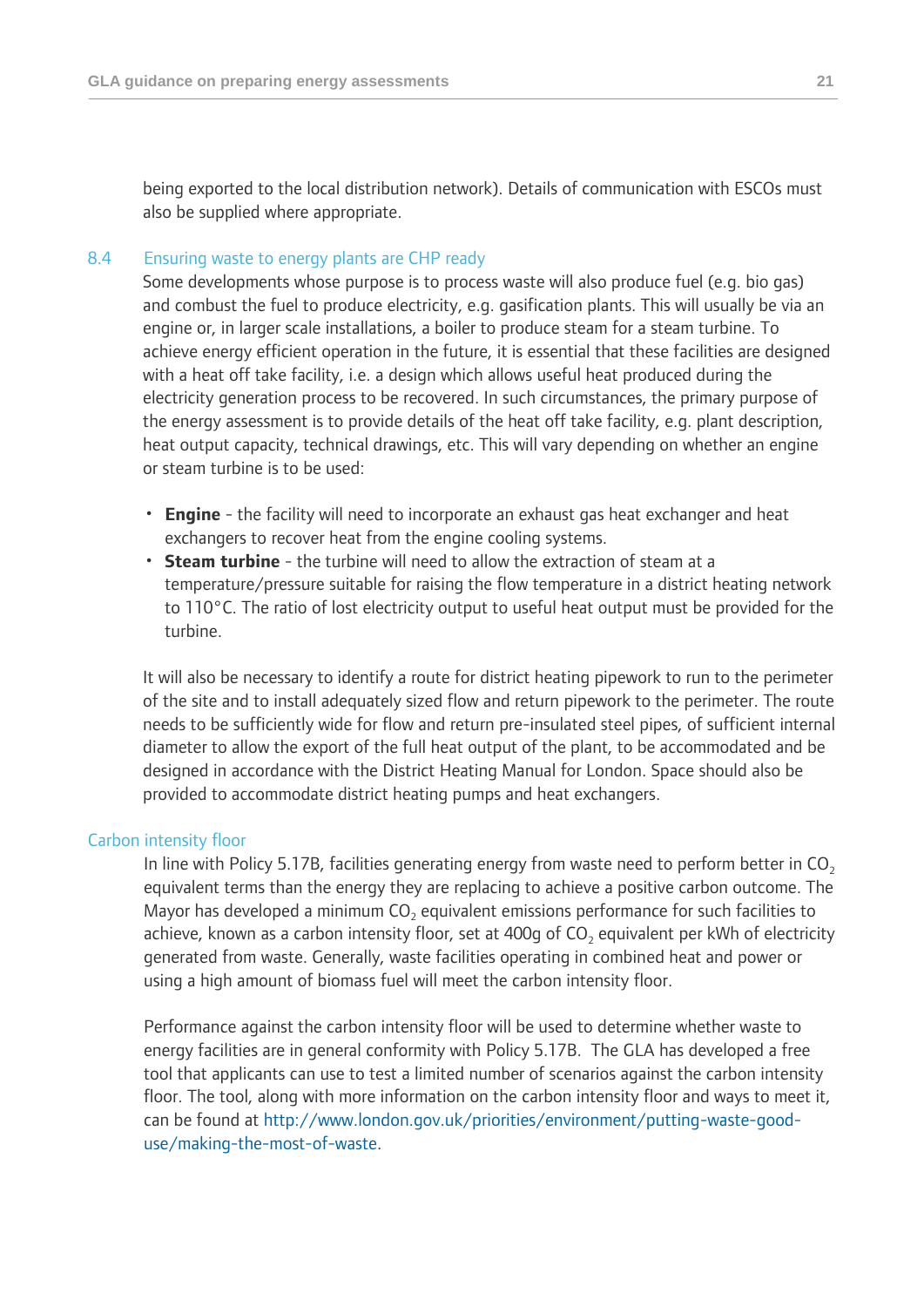### 8.5 Supplying CHP heat beyond the site boundary

In line with Policy 5.6A, where CHP is proposed, particularly on large developments, the applicant should investigate opportunities for supplying heat outside the site boundaries. If CHP could be made feasible by connecting to energy consumers beyond the site boundary then applicants are encouraged to consider this option. Applicants could look in particular for opportunities to link to existing developments to help reduce their carbon dioxide emissions and this could help developments that can't meet their carbon reduction targets on-site to meet them off-site.

Very large mixed-use developments can often be the catalyst of heat networks serving the wider area. Therefore, it is important that these developments incorporate CHP and opportunities for the export of heat are fully explored. In these circumstances, sufficient allowance should be made in sizing the energy centre and site heat network infrastructure to allow for expansion of the network to serve a wider area in the future.

### 8.6 Active Cooling

Where design measures and the use of natural and/or mechanical ventilation are not enough to guarantee the occupant's comfort (in line with the cooling hierarchy set out in London Plan Policy 5.9), the development's cooling strategy must include details of the active cooling plant being proposed, including efficiencies, and the ability to take advantage of free cooling and/or renewable cooling sources.

Where appropriate, the cooling strategy should investigate the opportunities to improve cooling efficiencies through the use of locally available sources such as ground cooling, river/dock water cooling, etc.

### **9 Renewable energy (Be Green)**

Energy assessments should set out consideration of renewable energy technologies in line with Policy 5.7 of the London Plan. Within the main body of the energy assessment, detailed site specific analysis should only be provided for those renewable energy technologies considered feasible. Site specific analysis for those technologies not considered feasible should be included in an appendix.

- *9.1 Information required on renewable energy generation:*
	- An assessment of what is achievable and compatible with the measures already implemented in steps one and two of the energy hierarchy should be provided.
	- Applicants should provide calculations to demonstrate that their chosen system or systems will reduce CO<sub>2</sub> emissions from residual regulated emissions once CO<sub>2</sub> savings from demand reduction measures and energy efficient supply including CHP have been discounted from baseline regulated emissions.
	- If a number of renewable energy technologies are proposed, it will be important to demonstrate how they will work in tandem and, where applicable, how they will be integrated into a heat network (for heat generating technologies) and, again where applicable, also how they will integrate with a cooling system/strategy. Where heat is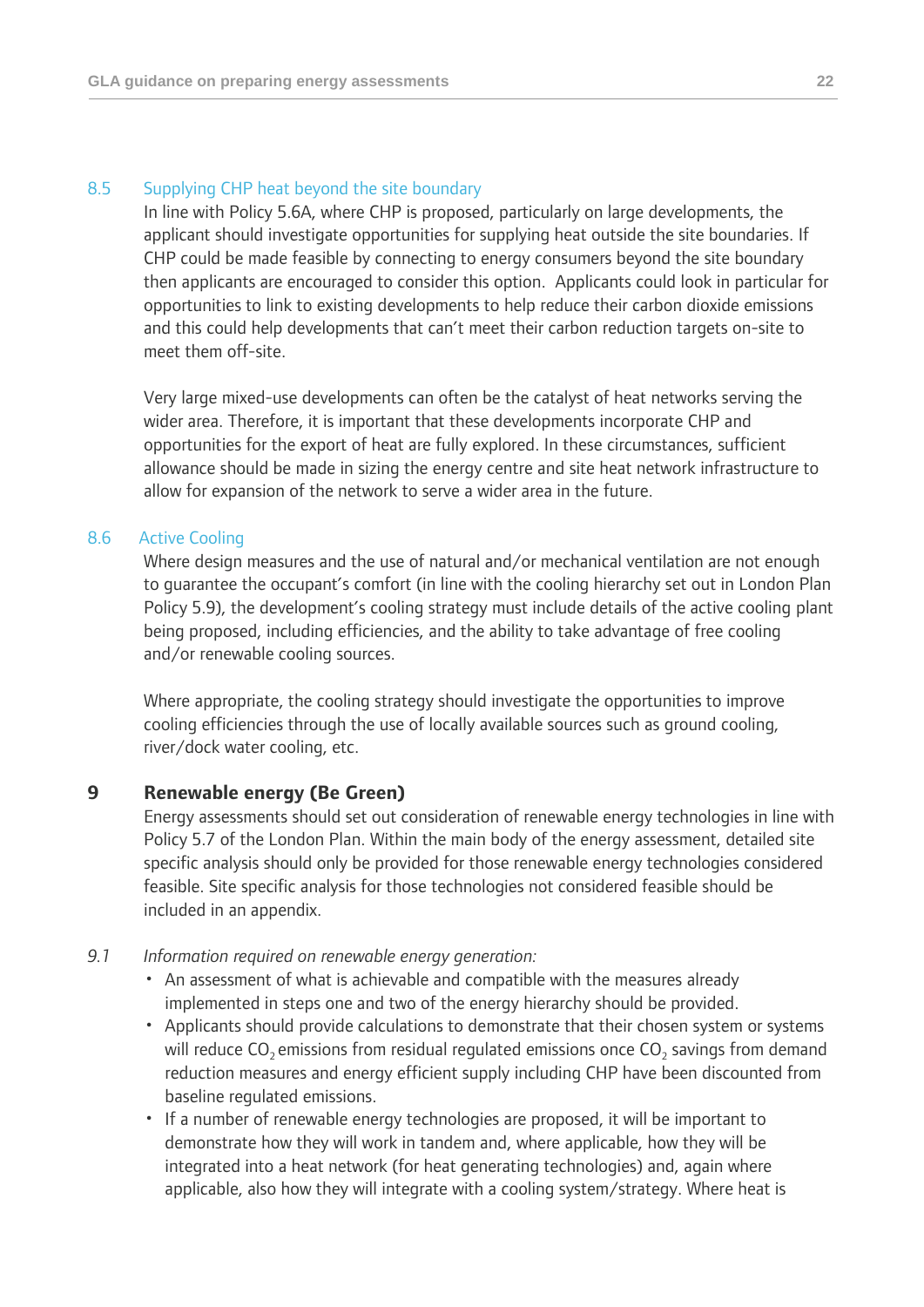already to be supplied by CHP, it is important that any technologies proposed complement and not compete with CHP. For example, solar hot water is not considered compatible with CHP as they both supply base heat demands.

### *9.2 Detailed requirements for different types of renewable energy*

Appendix 3 provides further guidance in relation to particular types of renewable energy systems. Where a particular type of renewable energy system is proposed, the relevant section should be consulted and required information provided as part of the energy assessment.

For the avoidance of doubt, heat pumps are categorised under this third and final element of the energy hierarchy (not the first element, "be lean").

### **10 Carbon offsetting**

Once the GLA is satisfied that the  $CO<sub>2</sub>$  reduction target cannot feasibly or viably be met onsite, a commitment to ensure the shortfall is met off-site using the provision established by the borough must be provided. Table 3 and the related text above provides further information on how both the annual and cumulative shortfall in tonnes of  $\mathsf{CO}_2$  savings should be calculated.

Further information on  $CO_2$  offsetting, both through off-site  $CO_2$  reduction projects undertaken directly by the developer or payment in to an offsetting fund in liaison with the relevant borough, is contained in the SPG. Further summary information is also contained in Appendix 4.

Where boroughs do not have an established price, a figure of £60/tonne for a period of 30 years should be applied. The August 2013 consultation<sup>14</sup> on allowable solution suggests possible price caps ranging from £36 to £90 per tonne of CO2, with a central scenario of £60 per tonne of  $CO<sub>2</sub>$ .

### **11 Monitoring**

 $\overline{a}$ 

Developers are strongly encouraged to monitor the energy use during the occupation of their developments. Further information on monitoring energy use can be found in the SPG. Developers may also consider incorporating technology that would enable demand side response.

<sup>&</sup>lt;sup>14</sup> Next steps to zero carbon homes: Allowable Solutions consultation. Department of Communities and Local Government. August 2013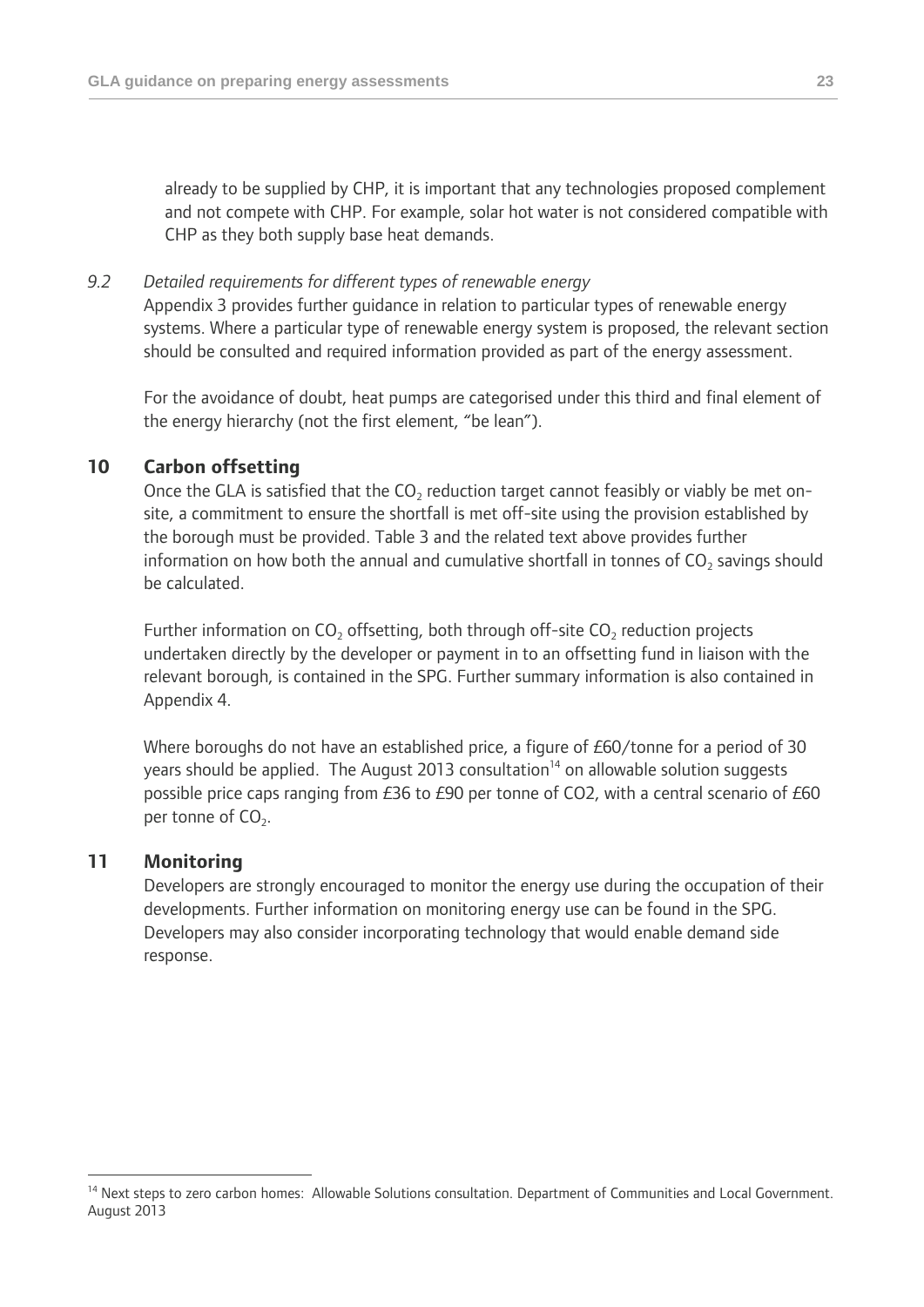## **GLOSSARY**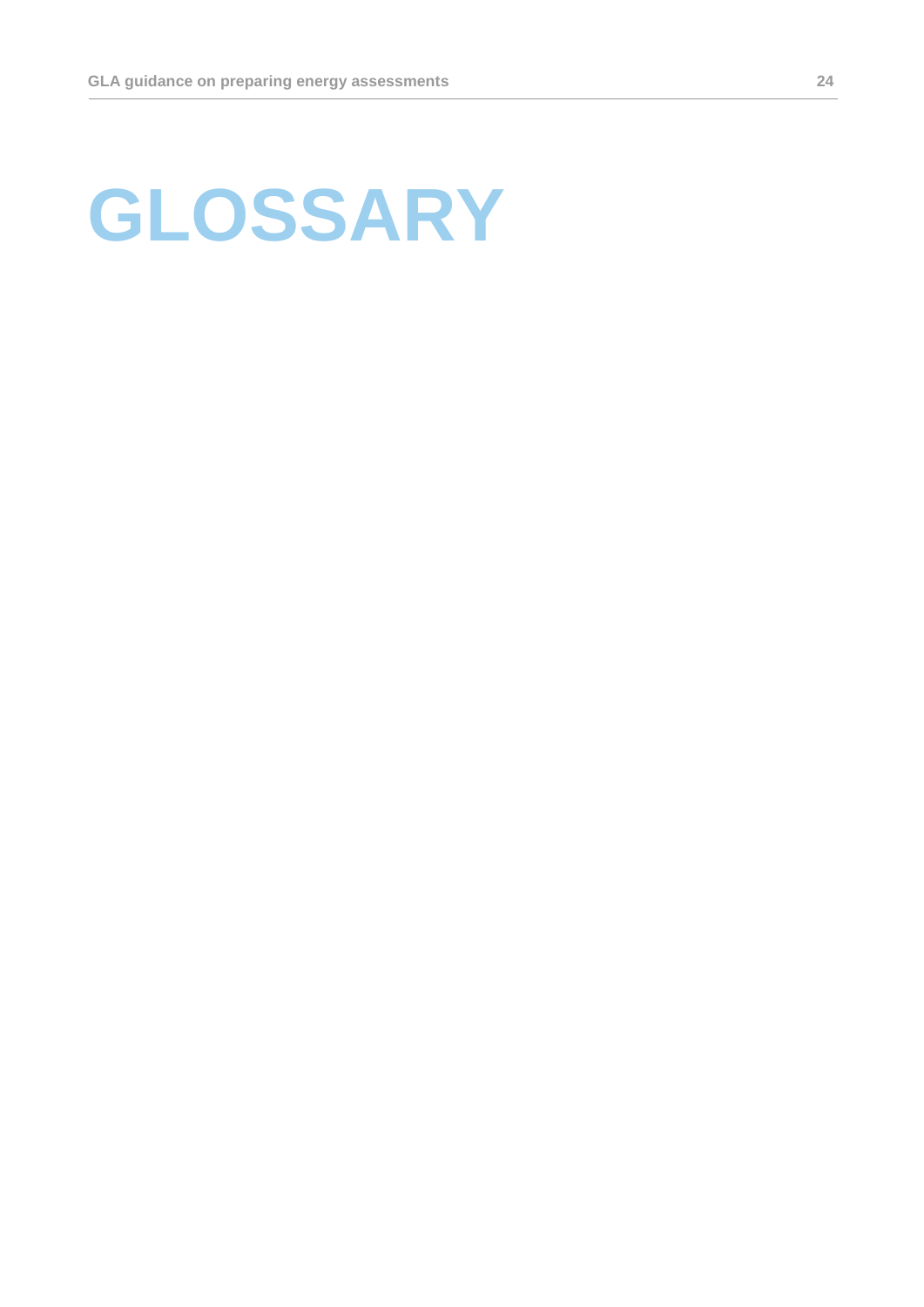**Building Emissions Rate (BER) or Dwelling Emission Rate (DER)** - the actual building/dwelling  $CO<sub>2</sub>$  emission rate. It is expressed in terms of the mass of  $CO<sub>2</sub>$  emitted per year per square metre of the total useful floor area of the building (kg/m<sup>2</sup>/year). In order to comply with Part L of the Building Regulations, the BER/DER must be less than the TER (see below).

**Combined Heat and Power (CHP) -** defined as the simultaneous generation of heat and power in a single process.

**Communal heating -** a general term for a shared heating system where heat is supplied to multiple dwellings and/or non-domestic buildings using pipes containing hot water.

**Energy assessment –** an energy assessment is a document which explains how the London Plan targets for  $CO<sub>2</sub>$  reduction will be met for a particular development within the context of the energy hierarchy.

**Individual gas boiler** – a gas boiler is installed in a dwelling or a non-domestic building to provide the property with heat. In this case natural gas (rather than hot water) is piped to the property.

**kilowatt (kW) –** One thousand watts. A watt is a measure of power.

**Megawatt (MW) –** One million watts. A watt is a measure of power.

**Part L of the Building Regulations –** Approved documents L1A and L2A of the Building Regulations relate to the conservation of fuel and power in new dwellings and new buildings other than dwellings respectively.

**Regulated CO<sub>2</sub> emissions –** The CO<sub>2</sub> emissions arising from energy used by fixed building services, as defined in Approved Document Part L of the Building Regulations. These include fixed systems for lighting, heating, hot water, air conditioning and mechanical ventilation.

**Simplified Building Energy Model (SBEM)** - a computer program that provides an analysis of a building's energy consumption. The purpose of the software is to produce consistent and reliable evaluations of energy use in non-domestic buildings for Building Regulations compliance.

**Site heat network** – a set of flow and return pipes circulating hot water to the apartment blocks (and apartments contained therein) and non-domestic buildings on a development.

**Standard Assessment Procedure (SAP) -** a methodology for assessing and comparing the energy and environmental performance of dwellings. Its purpose is to provide accurate and reliable assessments of dwelling energy performances that are needed to underpin Building Regulations and other policy initiatives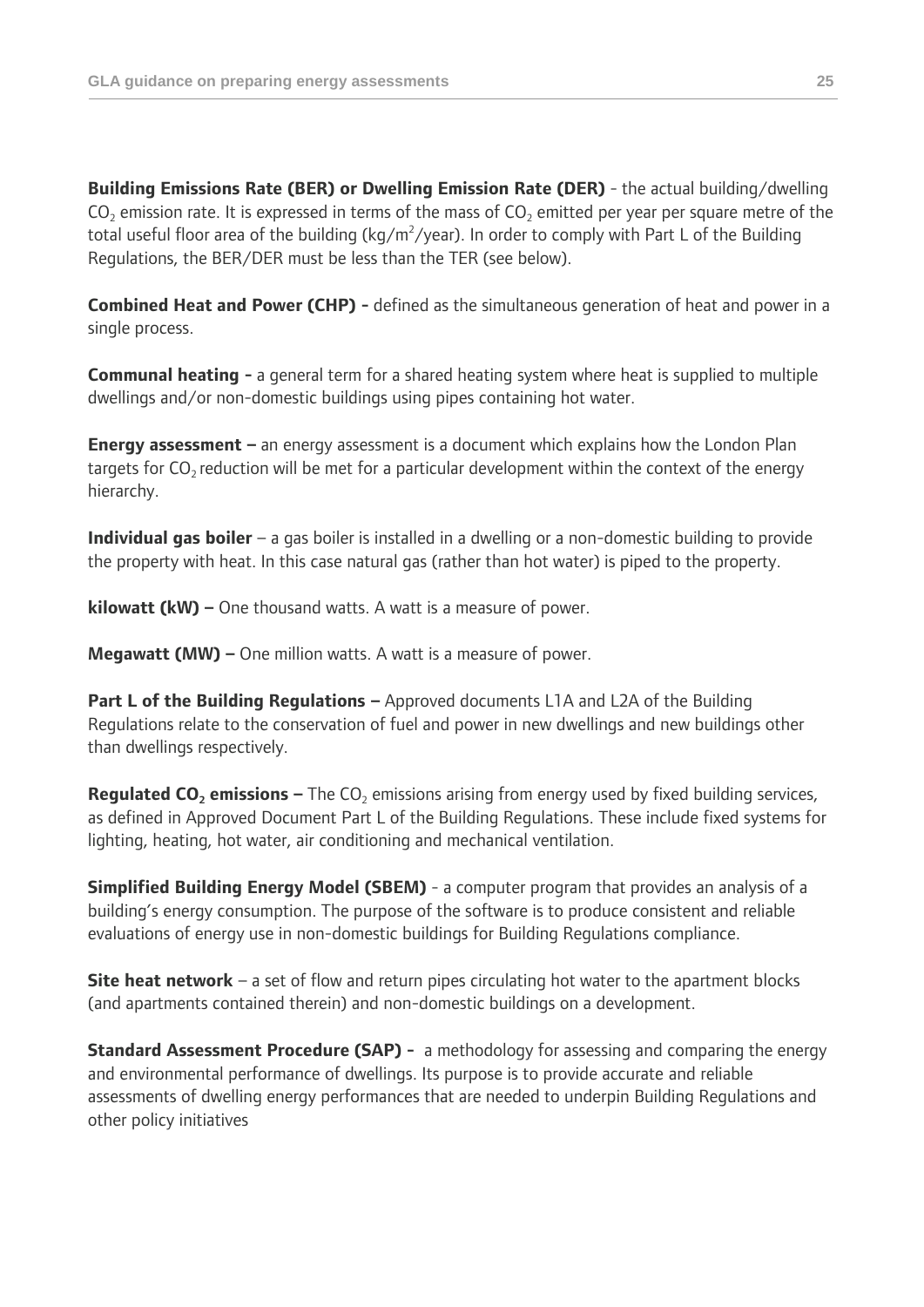**Target CO<sup>2</sup> Emission Rate (TER)** - the minimum energy performance requirement for a new dwelling/building. It is expressed in terms of the mass of  $CO<sub>2</sub>$  emitted per year per square metre of the total useful floor area of the building (kg/m<sup>2</sup>/year).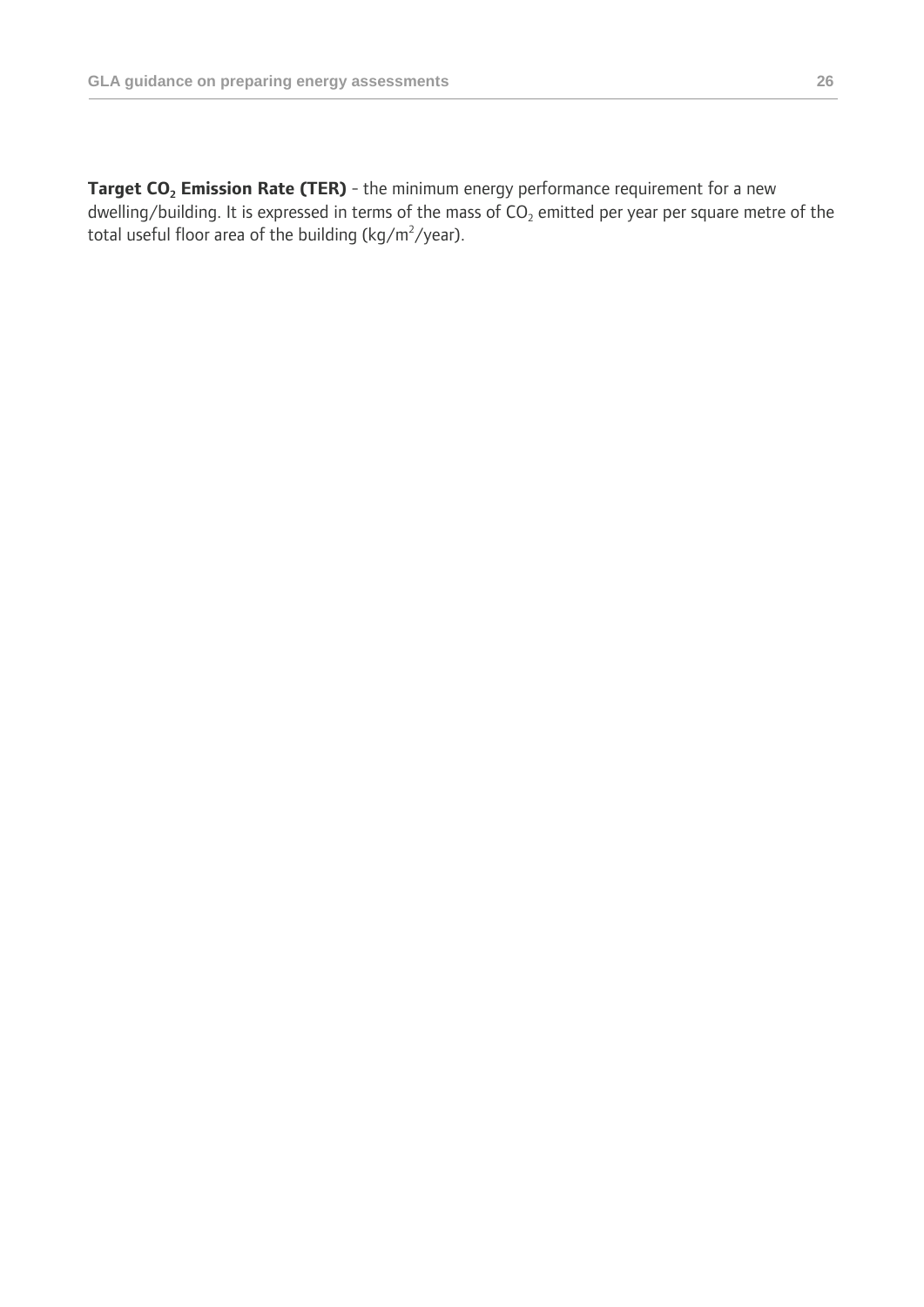## **REFERENCES**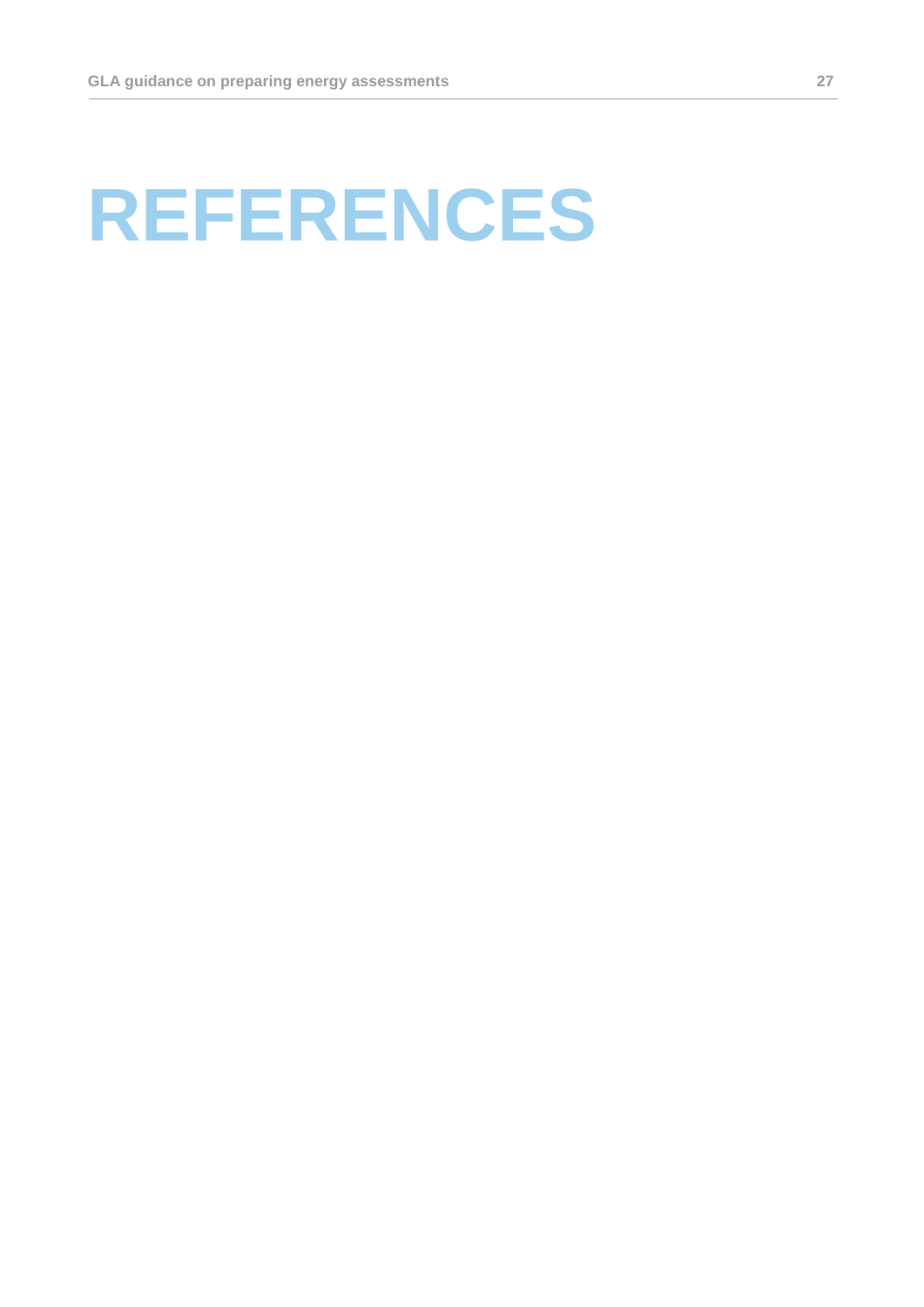### **District Heating Manual for London (2013**) - available from

[http://www.londonheatmap.org.uk/Content/uploaded/documents/DH\\_Manual\\_for\\_London\\_Februa](http://www.londonheatmap.org.uk/Content/uploaded/documents/DH_Manual_for_London_February_2013_v1.0.pdf) [ry\\_2013\\_v1.0.pdf](http://www.londonheatmap.org.uk/Content/uploaded/documents/DH_Manual_for_London_February_2013_v1.0.pdf)

**London Heat Map** - <http://www.londonheatmap.org.uk/>

**Mayor's Air Quality Strategy (2010)** - available from <https://www.london.gov.uk/priorities/environment/publications/mayors-air-quality-strategy>

**Sustainable, Design and Construction SPG** (to be published in April 2014)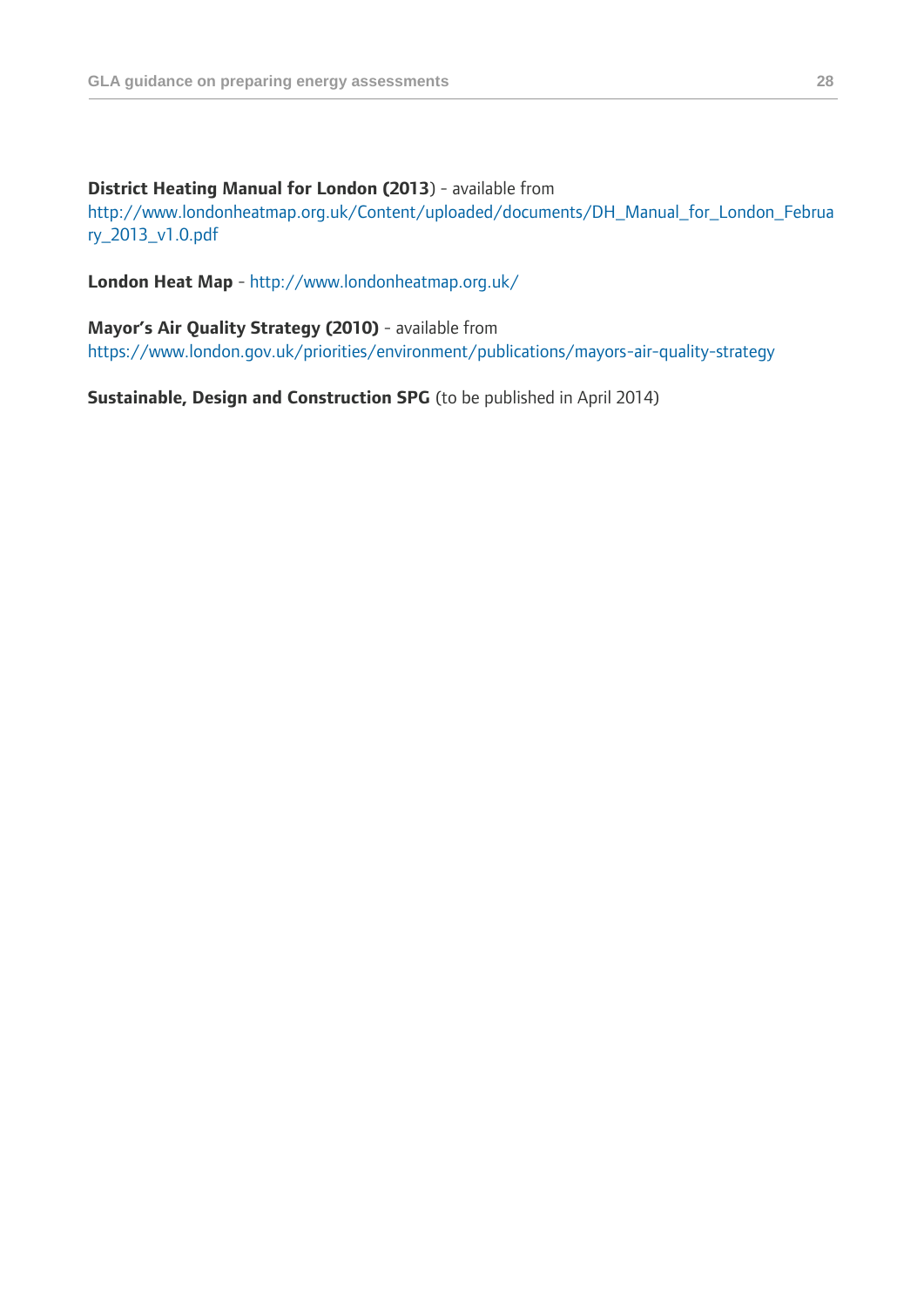## **APPENDIX 1**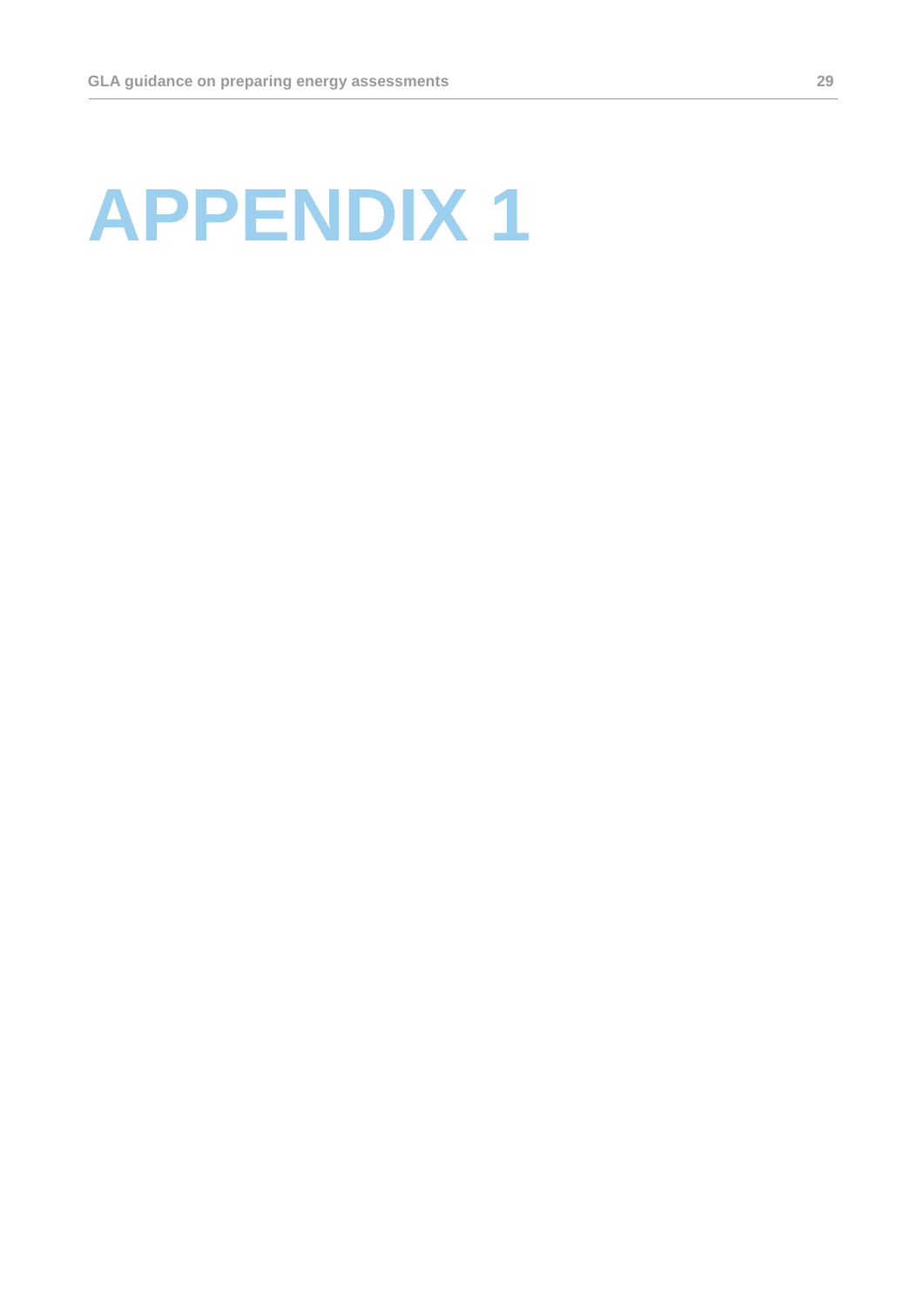### **Calculating regulated CO<sup>2</sup> emissions for a Part L 2013 of the Building Regulations compliant development**

The energy assessment must first establish the regulated emissions assuming the development complies with Part L of the Building Regulations.

- For each non-domestic building the building's Target Emissions Rate (TER) is multiplied by its floor area to provide the related regulated  $CO<sub>2</sub>$  emissions.
- For each representative dwelling type, the related TER is multiplied by the cumulative floor area for that dwelling type to establish the related  $CO<sub>2</sub>$  emissions.
- The  $CO<sub>2</sub>$  emissions for each non-domestic building and dwelling type are then summed to give the total regulated emissions for the development.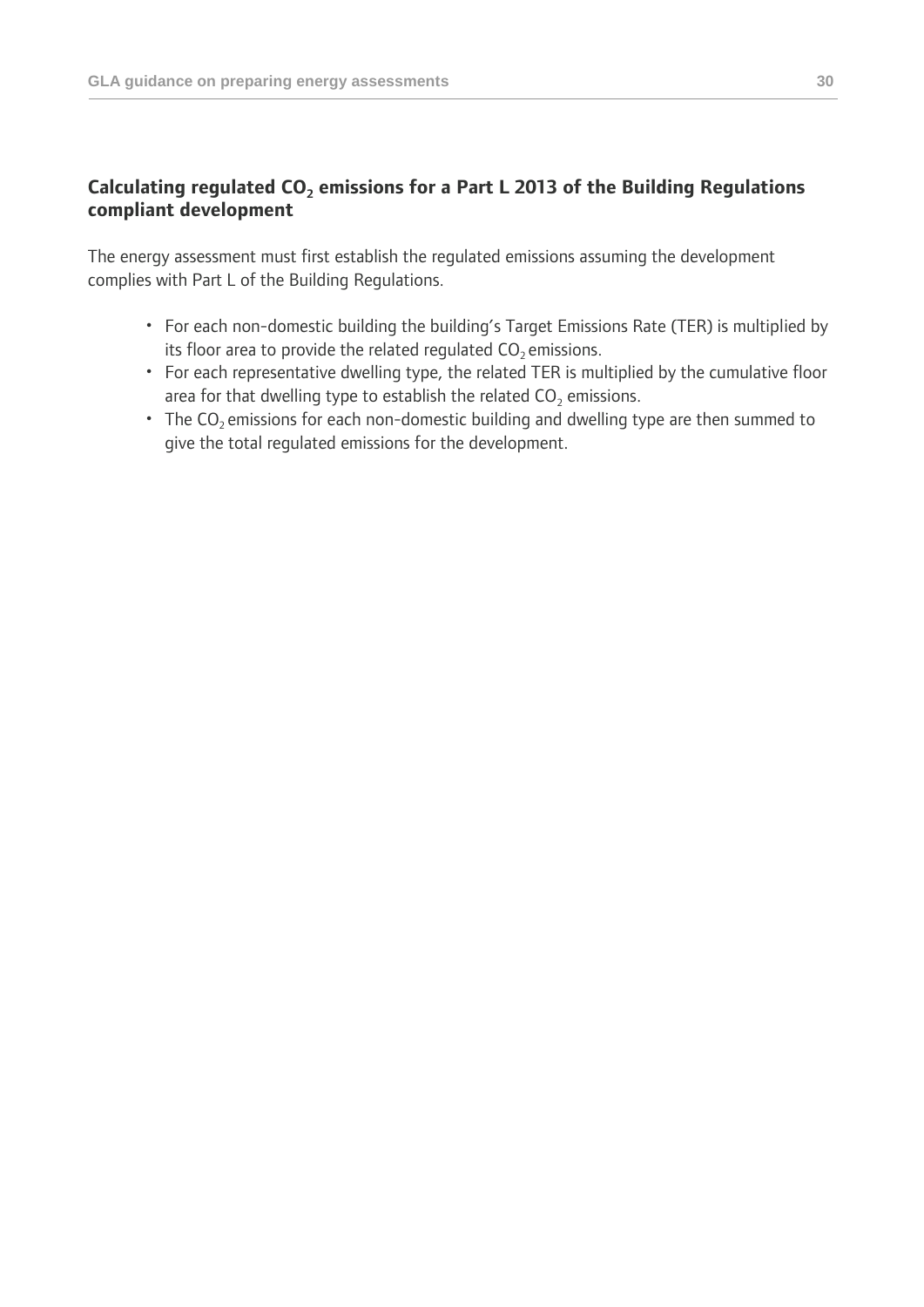## **APPENDIX 2**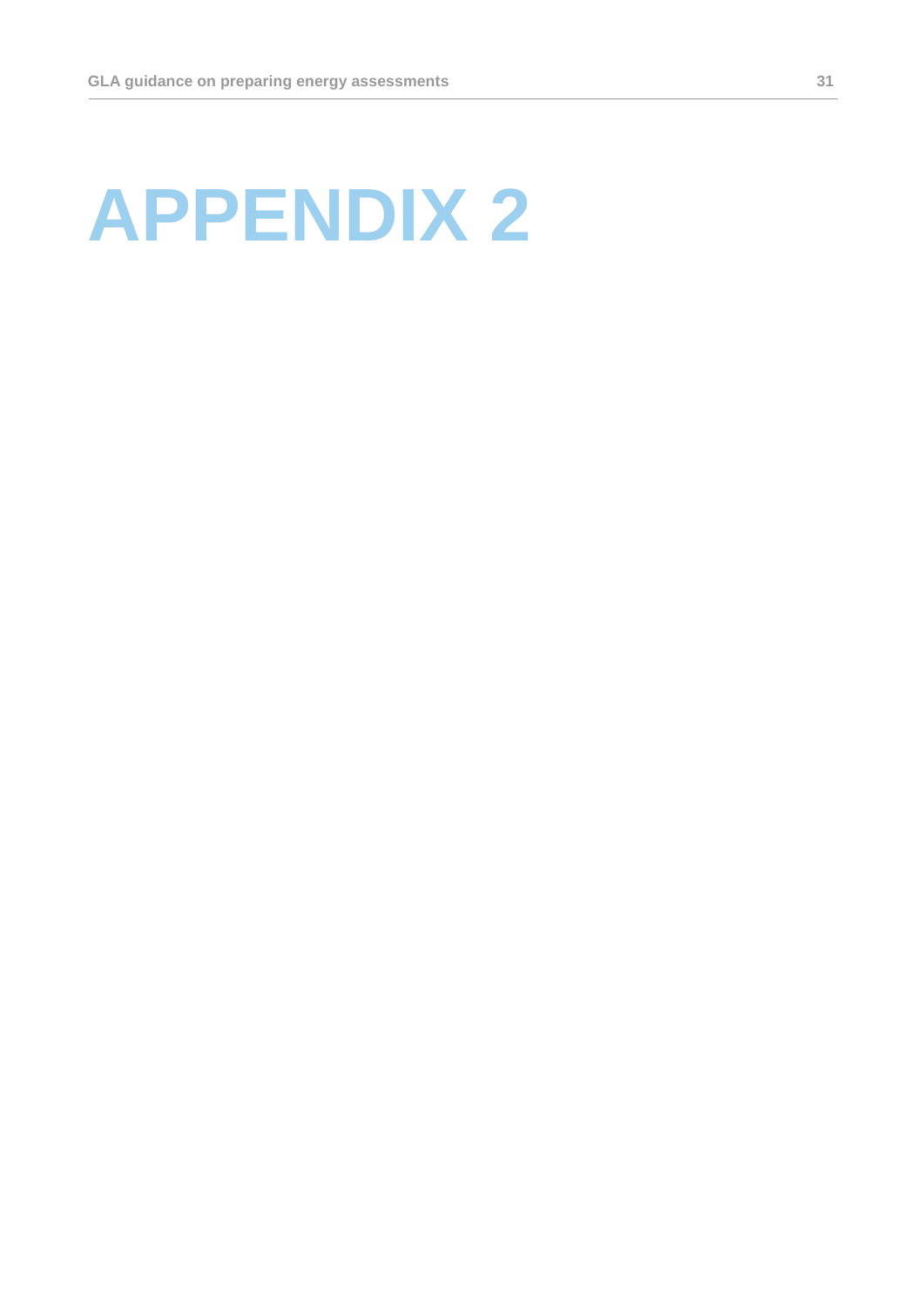### **Required approach to whole life costing**

This section provides information on how whole life costing (WLC) must be approached where the developer is claiming that adopting communal heating will result in uneconomic costs to end users. It provides broad guidance on how the WLC must be approached - individual assumptions will be subject to scrutiny.

The WLC analysis should be conducted over a 30 year period, with the heat network assumed to have a lifespan of at least this duration. The residual value of the heat network and, where applicable, the alternative individual boilers at the end of the analysis period should be taken into account.

The discount rate should reflect the sources of finance that will be used to implement the system, e.g. for social housing funded by government grant a 3.5 per cent discount rate should be assumed in line with HM Treasury Green Book guidance.

The analysis must take into account:

- Initial installed capital cost for the heat network this would typically be expected to be around £5,500 per apartment. This excludes the costs of internals downstream of the hydraulic interface unit (HIU) which should be assumed to be the same as those for an individual boiler. Cost estimates should be obtained from established district heating installation companies.
- Replacement costs an individual boiler will typically be replaced twice during the lifetime of a heat network.
- Annual fuel costs due to bulk purchasing communal boilers will have a lower unit gas cost than individual gas boilers.
- Annual operation and maintenance costs.
- Annual meter reading and billing administration costs for heat networks this would not be expected to be greater than £80 per dwelling per annum.

In determining the annual fuel costs for the heat network option reasonable assumptions must be made regarding the heat loss and efficiency of the communal boilers. It is considered that by adopting best practice design, for example low temperatures, twin pipes, etc., heat losses can be kept to in the order of 10 per cent.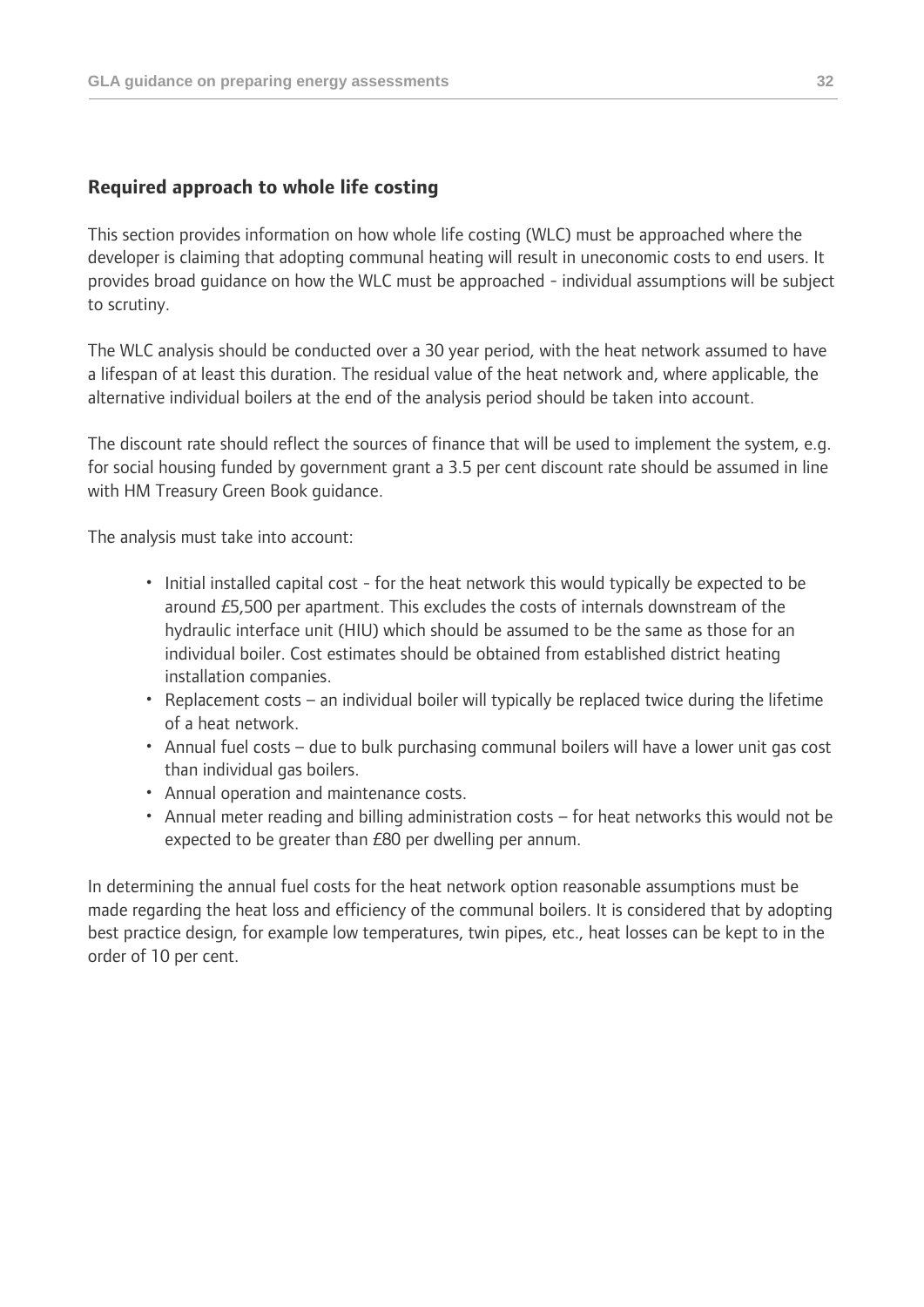## **APPENDIX 3**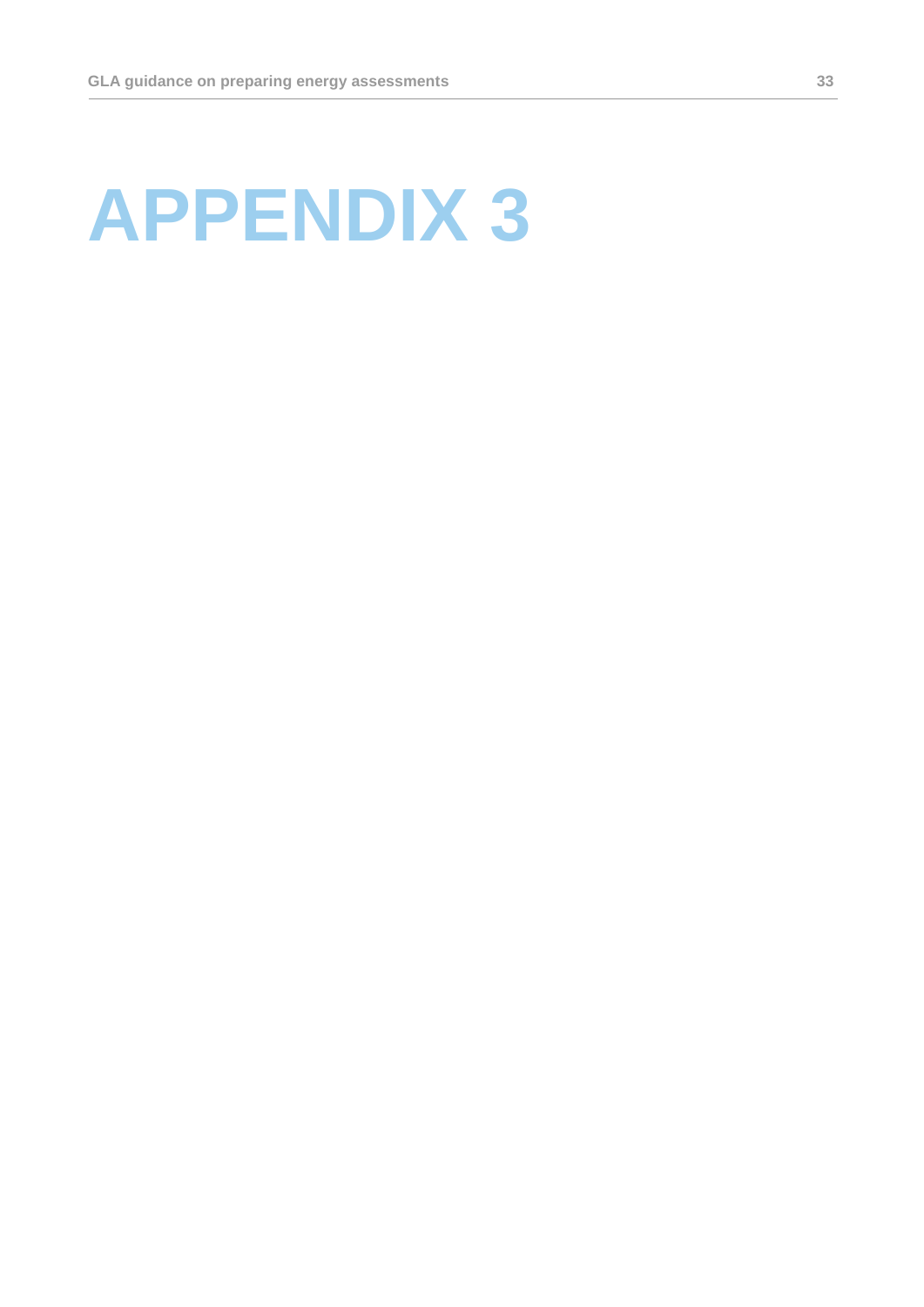### **Guidance on different types of renewable energy**

### **Details required in relation to biomass application and biomass emissions standards**

Please refer to the Mayor's Air Quality Strategy, section 7.14 of the London Plan and relevant sections of the Sustainable Design and Construction supplementary planning guidance for more detailed air quality requirements.

Development proposals should be at least 'air quality neutral', not lead to further deterioration of existing poor air quality (such as areas designated as Air Quality Management Areas (AQMAs), and create opportunities to improve local air quality. They should minimise exposure to existing poor air quality and make provision to address local problems of air quality (particularly within AQMAs and where development is likely to be used by large numbers of those particularly vulnerable to poor air quality)<sup>15</sup>.

Where the use of biomass is proposed, the biomass boiler must meet the Mayor's biomass standards as set out in the SPG on Sustainable Design and Construction.

### **Details required in relation to liquid biofuel applications**

Where the use of biofuel is considered appropriate the following information will also be required:

- Details of the manufacturer's warranty for the use of the proposed liquid bio-fuel in the CHP unit chosen.
- Confirmation of the blend and standard of biofuel to be used (typically B100 BS EN 14214).
- Details of potential supplier(s) of the bio-fuel to be used and written confirmation that they can supply the required quantities.
- Information relating to the maintenance regime of the CHP as a consequence of biofuel use.
- Review air quality implications of bio-fuel with borough air quality officers.
- Information relating to the sustainability and carbon intensity of the bio-fuel in line with the Government's Renewable Transport Fuel Obligation (RTFO) carbon and sustainability methodology for bio-fuels.
- Details of how the fuel will be stored on site.
- The running costs of a CHP utilising biofuel will typically be higher than a conventional CHP engine using natural gas. Confirmation that this increased running cost has been acknowledged and that it will not affect the proposed operation of the CHP is required.

### **Details required in relation to photovoltaic applications**

Where the use of photovoltaic panels is considered appropriate the following information will also be required:

 $\overline{a}$ 

<sup>&</sup>lt;sup>15</sup> Clearing the air. The Mayor's Air Quality Strategy, December 2010, [http://www.london.gov.uk](http://www.london.gov.uk/)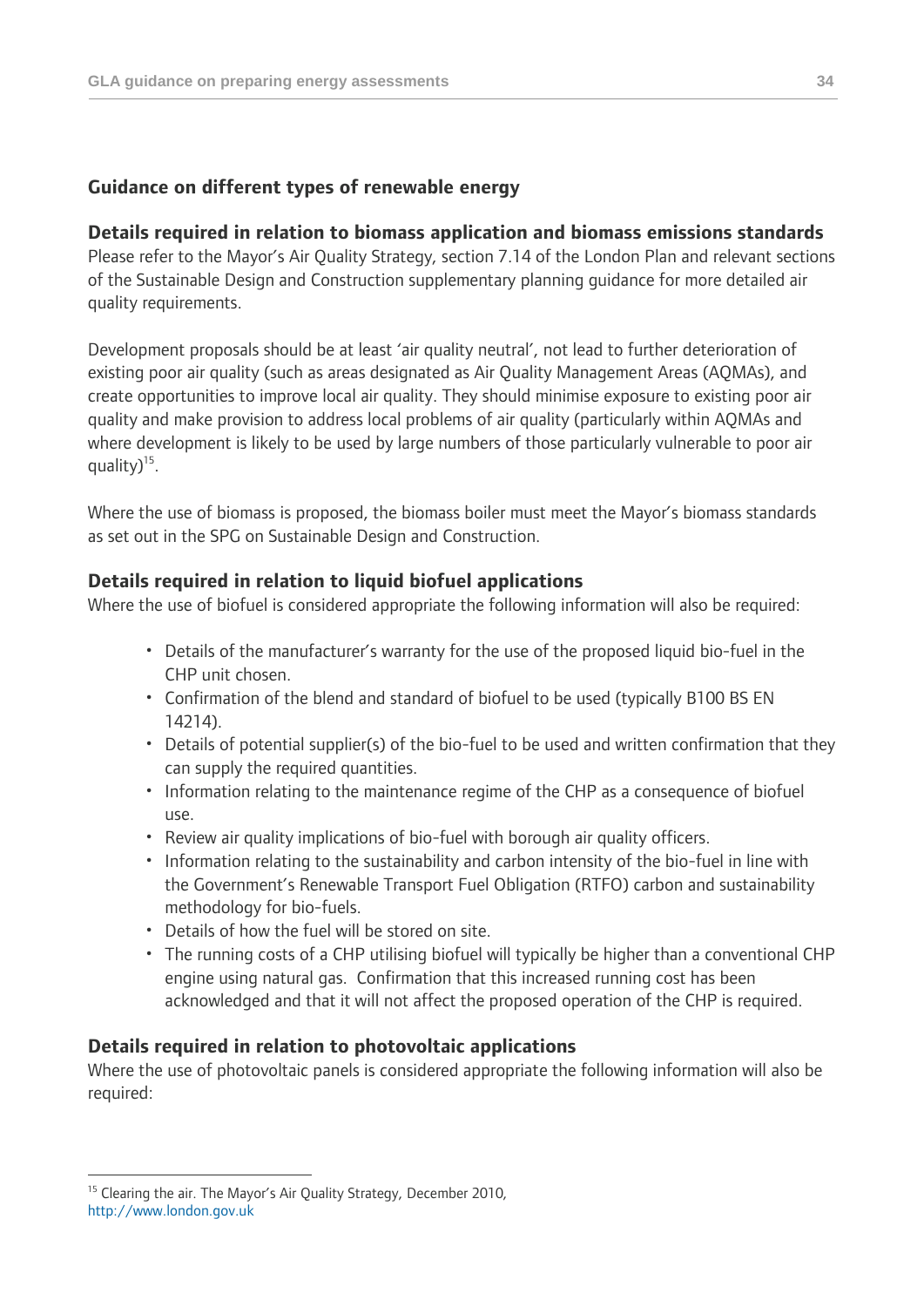- Drawings showing the amount of roof that is available within the development and that could be used to install photovoltaic modules with suitable orientation and free of shading. The shading analysis should include an assessment of the height of existing buildings and any permissions granted for buildings near the application site.
- Quantification of the amount of roof area that could be used to install photovoltaic modules.
- An estimate of the electricity that the photovoltaic modules will generate including the assumptions for the calculations.
- A calculation of the  $CO<sub>2</sub>$  and air pollutant savings that may be realised through the use of this technology.

### **Details required in relation to solar thermal**

Where the use of solar thermal collectors is considered appropriate the following information will also be required:

- Clarification to how the solar thermal collectors will operate alongside the heating system being proposed by the applicant
- Drawings showing the amount of roof that is available within the development and that could be used to install solar thermal collectors with suitable orientation and free of shading
- Quantification of the amount of roof area that could be used to install solar collectors
- An estimate of the heating requirements that the solar thermal collectors may provide including the assumptions for the calculations
- A calculation of the CO<sub>2</sub> and air pollutant savings that may be realised through the use of this technology.

### **Details required in relation to ground/water source heat pumps**

Where the use of ground source heat pumps (GSHPs) is considered appropriate the following information will also be required:

- Clarification to how the GSHP will operate alongside any other heating/cooling technologies being specified for the development and alongside communal heating systems being proposed by the applicant
- An estimate of the heating and/or cooling energy the GSHP may provide to the development and the electricity the heat pump would require for this purpose.
- The estimation of the amount of heating/cooling that the GSHP may supply should be supported with the following information:
	- o For closed loop systems an indication of the land area available that would be required to install the required number of boreholes. Where possible, the ground conditions of the specific site should be taken into account for the calculations.
	- o For open loop systems (including aquifer thermal storage systems) the flow rate of water that is available on-site. It should be used to estimate the amount of heating/cooling the system could provide.
- Details of the Coefficient of Performance (COP) and Energy Efficiency ratio (EER)
- An indication of the seasonal COP and EER of the heat pumps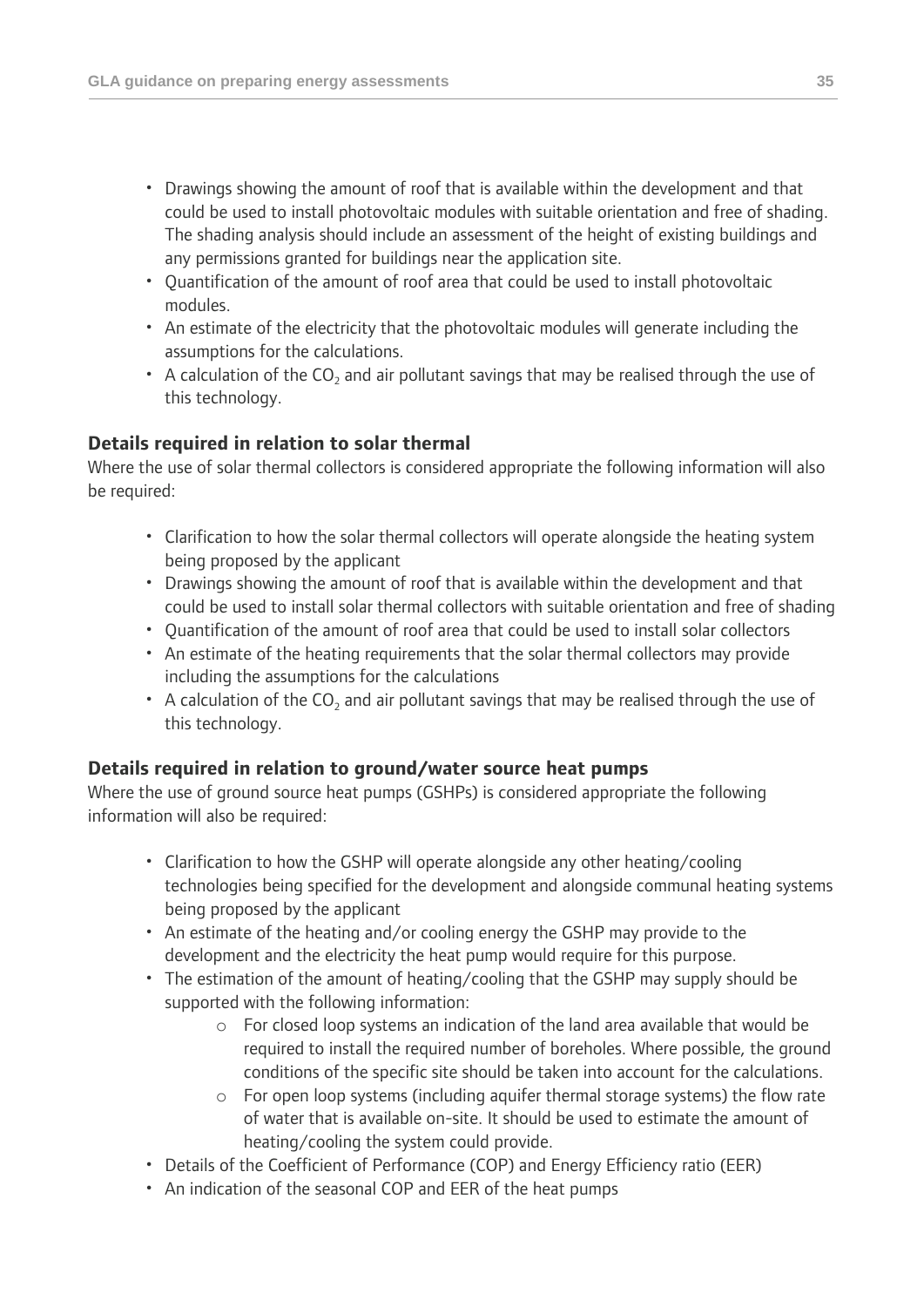- A calculation of the  $CO<sub>2</sub>$  and air pollutant savings that may be realised through the use of this technology.
- Confirmation that the site geology is suitable for ground source heat pumps.
- Also evidence of the likelihood of a permit being granted by the Environment Agency, where required.

### **Details required in relation to air source heat pumps**

Where the use of air source heat pumps (ASHPs) is considered appropriate the following information will also be required:

- Clarification as to how the ASHP will operate alongside any other heating/cooling technologies being specified for the development (i.e. how will the ASHP operate alongside communal heating systems, and/or combined heat and power plant, solar thermal, etc. if they are also being proposed by the applicant)
- An estimate of the heating and/or cooling energy the ASHP would provide to the development and the electricity the heat pump would require for this purpose
- Details of the Coefficient of Performance (COP) and Energy Efficiency ratio (EER) of the proposed heat pump under test conditions.
- Evidence that the heat pump complies with the minimum performance standards as set out in the Enhanced Capital Allowances (ECA) product criteria for the relevant ASHP technology [\(http://etl.decc.gov.uk\)](http://etl.decc.gov.uk/)
- Evidence that the heat pump complies with other relevant issues as outlined in the Microgeneration Certification Scheme Heat Pump Product Certification Requirements document at: [http://www.microgenerationcertification.org](http://www.microgenerationcertification.org/)
- An indication of the seasonal COP and EER of the heat pumps
- A calculation of the CO<sub>2</sub> and air pollutant savings that may be realised through the use of this technology.

### **Details required in relation to wind energy applications**

Where the use of wind energy is considered appropriate the following information will be required:

- Estimation of the wind resource on-site at turbine height. The use of the UK Wind Speed (NOABL) Database on its own is unlikely to be appropriate to estimate the wind resource for the majority of wind energy applications in London. Instead, methodologies that modify the wind resource considering the type of terrain (flat terrain, farm land, suburban, urban etc) and surrounding obstacles should be used.
- Drawings showing the wind turbine location and height in relation to the surrounding structures and including the predominant wind directions
- An estimate of the electricity that the wind turbine/s modules may generate calculated using the estimated wind resource and the wind turbine characteristics i.e. power curve if available or a specific turbine swept area.
- A calculation of the  $CO<sub>2</sub>$  and air pollutant savings that may be realised through the use of this technology.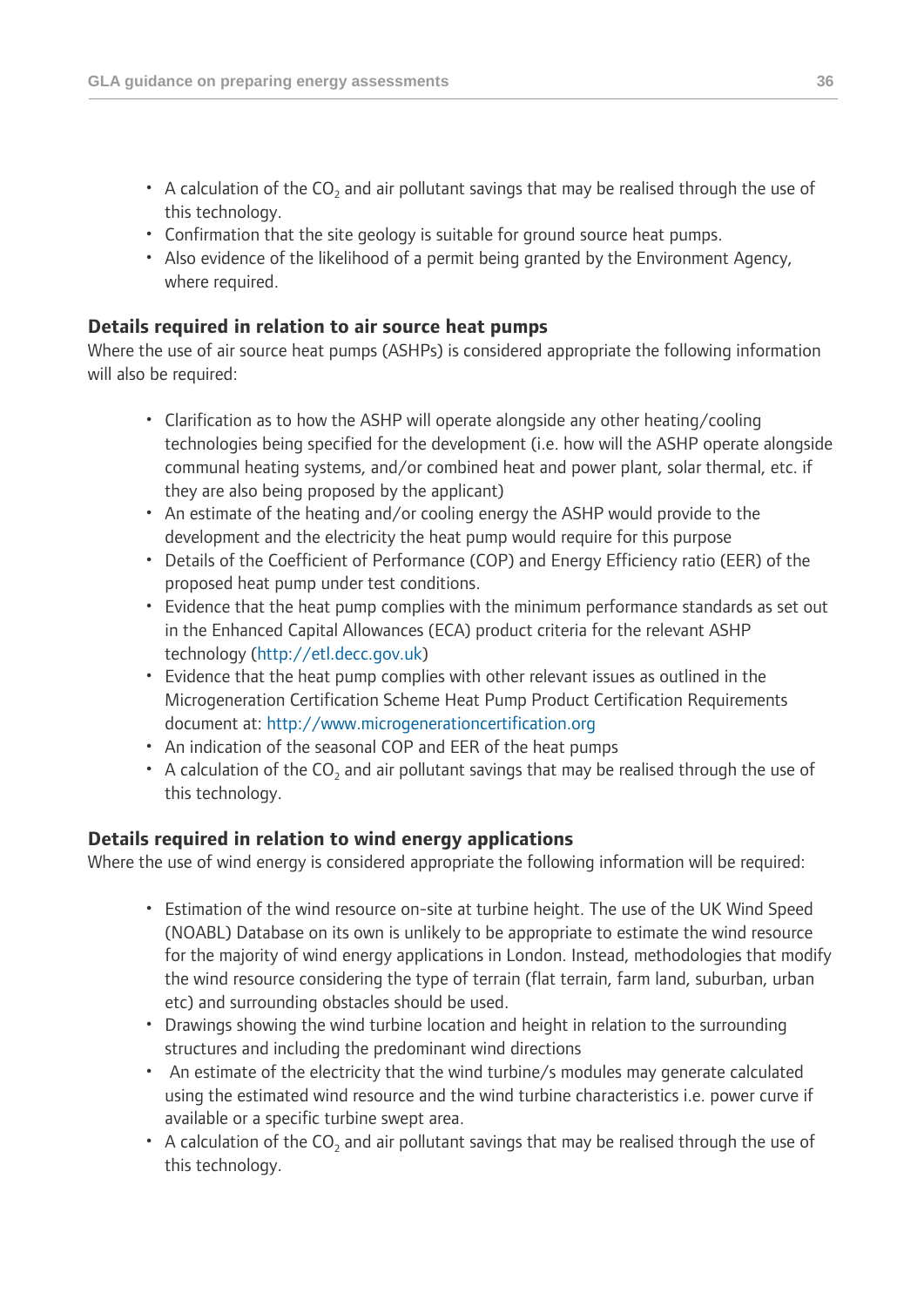## **APPENDIX 4**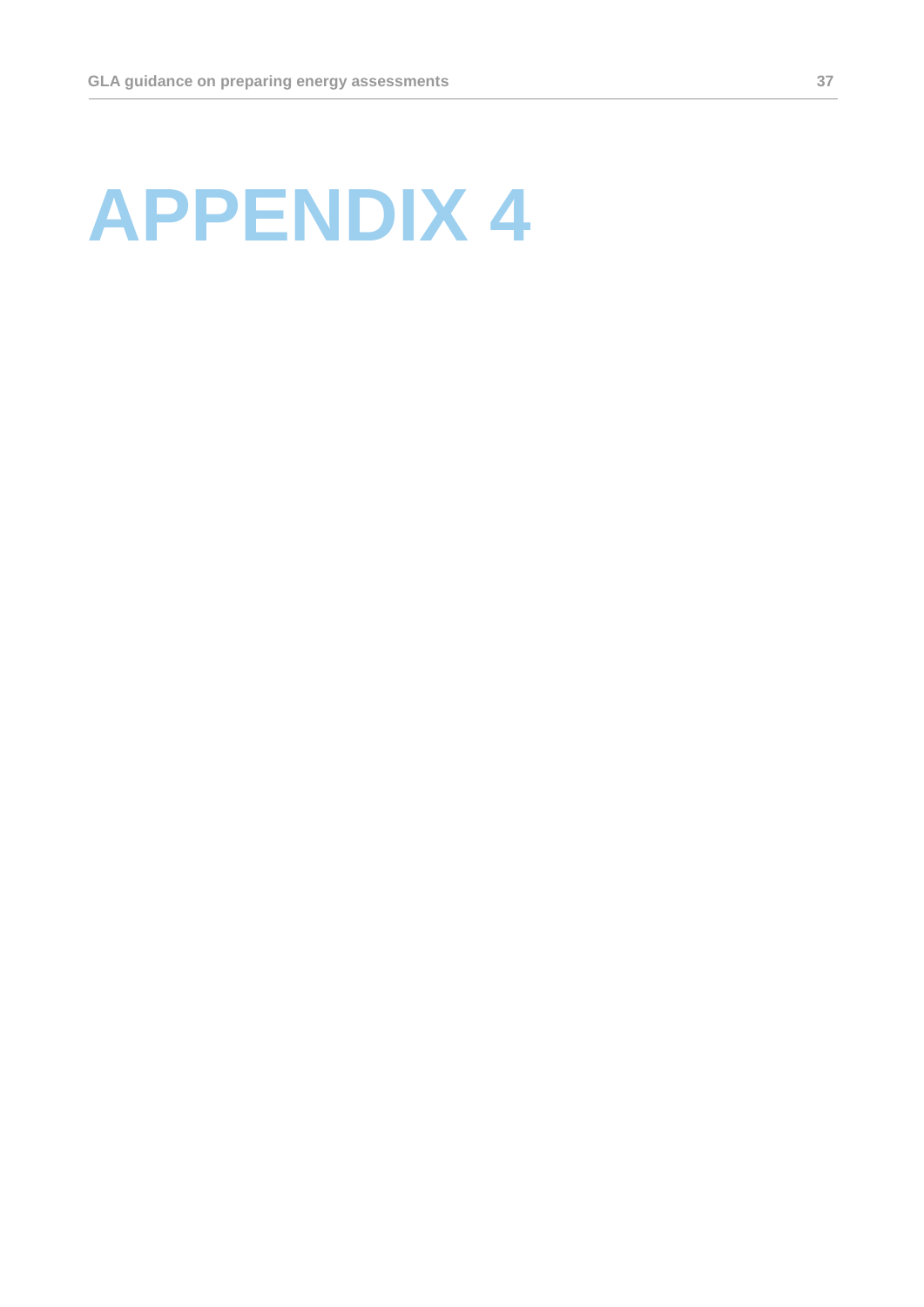### **Offsetting**

The SPG on Sustainable Design and Construction SPG contains high level guidance for boroughs on how to establish a carbon offsetting fund and identify suitable projects to be funded.

London Plan Policy 5.2 sets out that where the required percentage improvements beyond Part L of the Building Regulations are not met on-site, any short fall should be provided off-site or through a cash-in-lieu contribution to the relevant borough.

Boroughs may agree with a developer for the developer to directly off-set any shortfall in carbon dioxide reductions from a development by installing a carbon dioxide saving project off-site e.g. photovoltaic panels on a local school.

To maximise the reduction in carbon dioxide emissions in London, boroughs should establish a planning related carbon dioxide reduction fund and set a price at which the carbon dioxide short fall will be calculated.

The SPG provides further guidance on:

- 1. calculating the price of carbon
- 2. establishing an offsetting fund and identifying projects.

Note: There are important requirements relating to, for example, interactions with the Community Infrastructure Levy (CIL) and the SPG provides further information on this.

The guidance in the SPG also contains further information in relation to:

- monitoring emission reductions, and
- carbon accounting (where off-set measures are funded from multiple sources).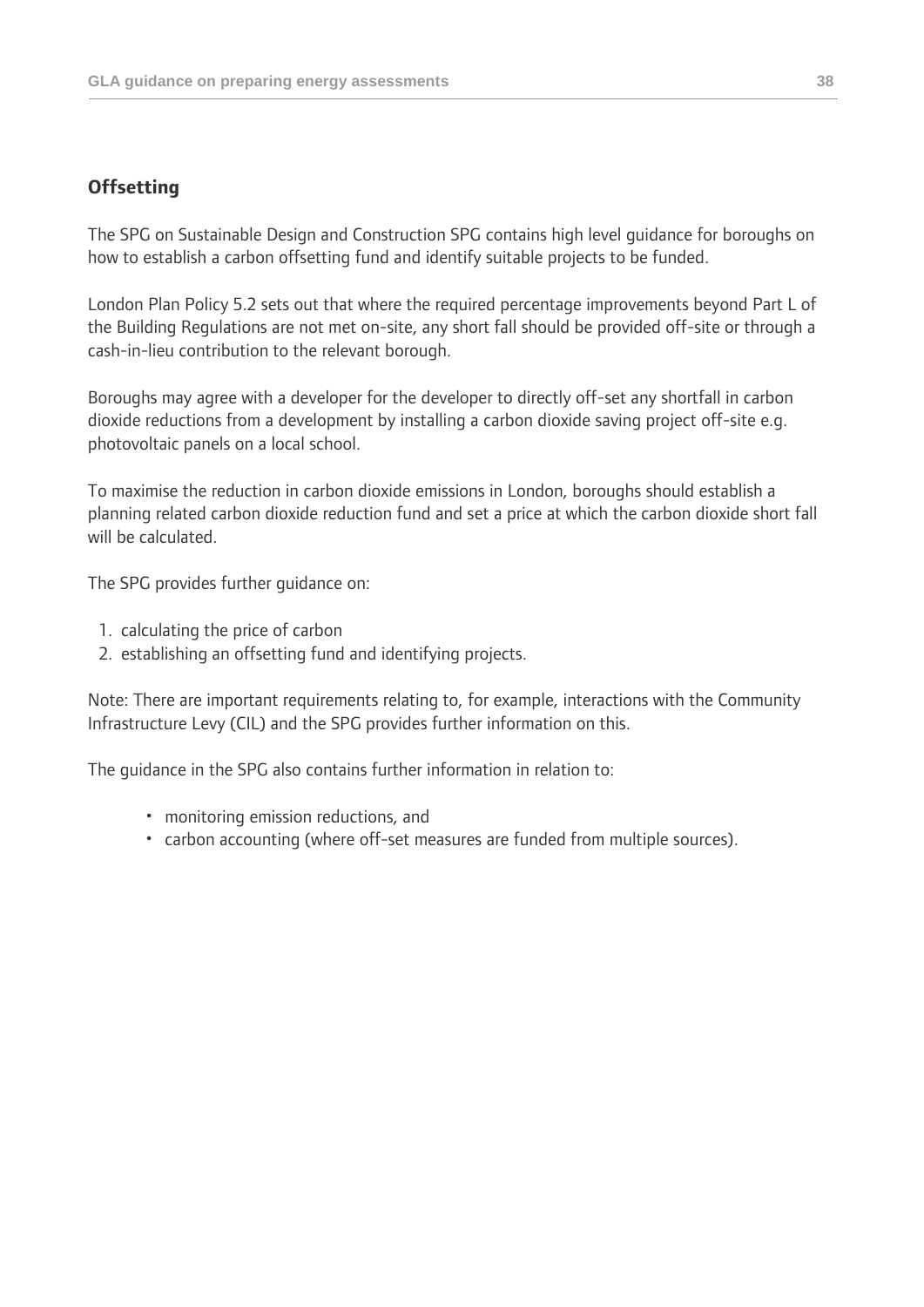### **Other formats and languages**

For a large print, Braille, disc, sign language video or audio-tape version of this document, please contact us at the address below:

### **Public Liaison Unit**

The Queen's Walk **www.london.gov.uk** More London London SE1 2AA

## Greater London Authority Telephone **020 7983 4100** City Hall Minicom **020 7983 4458**

You will need to supply your name, your postal address and state the format and title of the publication you require.

If you would like a summary of this document in your language, please phone the number or contact us at the address above.

**Chinese Hindi** 如果需要您母語版本的此文件, 請致電以下號碼或與下列地址聯絡

này bằng ngôn ngữ của mình, hay liên hê theo số điên thoại hoặc địa chỉ dưới đây.

**Greek Urdu** εγγράφου στη δική σας γλώσσα, παρακαλείστε να επικοινωνήσετε τηλεφωνικά στον αριθμό αυτό ή ταχυδρομικά στην παρακάτω διεύθυνση.

**Turkish Arabic** hazırlanmış bir nüshasını edinmek için, lütfen aşağıdaki telefon numarasını arayınız veya adrese başvurunuz.

ਜੇ ਤੁਹਾਨੂੰ ਇਸ ਦਸਤਾਵੇਜ਼ ਦੀ ਕਾਪੀ ਤੁਹਾਡੀ ਆਪਣੀ ਭਾਸ਼ਾ ਵਿਚ ਚਾਹੀਦੀ ਹੈ, ਤਾਂ ਹੇਠ ਲਿਖੇ ਨੰਬਰ 'ਤੇ ਫ਼ੋਨ ਕਰੋ ਜਾਂ ਹੇਠ ਲਿਖੇ ਪਤੇ 'ਤੇ ਰਾਬਤਾ ਕਰੋ:

भाषा में चाहते हैं, तो कृपया निम्नलिखित नंबर पर फोन करें अथवा नीचे दिये गये पते पर संपर्क करें

**Vietnamese Bengali** (কপি) চান, তা হলে নীচের ফোন নম্বরে বা ঠিকানায় অনুগ্রহ করে যোগাযোগ করুন।

چاھتے ھیں، تو براہ کرم نیچے دئے گئے نمبر پر فون کریں یا دیئے گئے پتے پر رابطه کریں

اذا أر دت نسخة من هذه الوثبقة بلغتك، بر جي الاتصال برقم الهاتف أو مراسلة العنوان أدناه

### **Punjabi Gujarati**

જો તમને આ દસ્તાવેજની નકલ તમારી ભાષામાં જોઇતી હોય તો. કપા કરી આપેલ નંબર ઉપર કોન કરો અથવા નીચેના સરનામે સંપર્ક સાઘો.